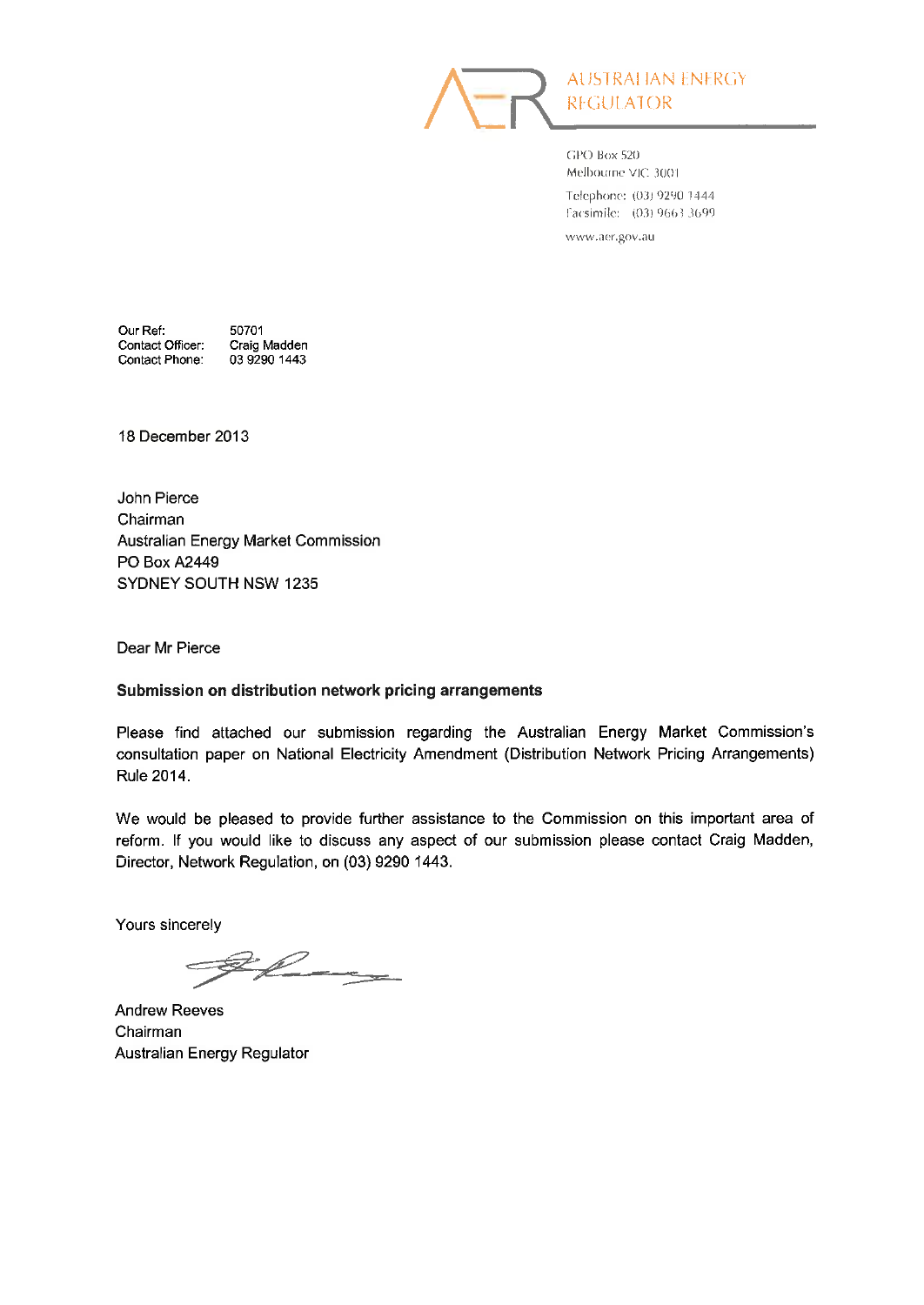

# **Rule changes – Distribution network pricing arrangements**

# **AER Submission to AEMC Consultation Paper**

December 2013

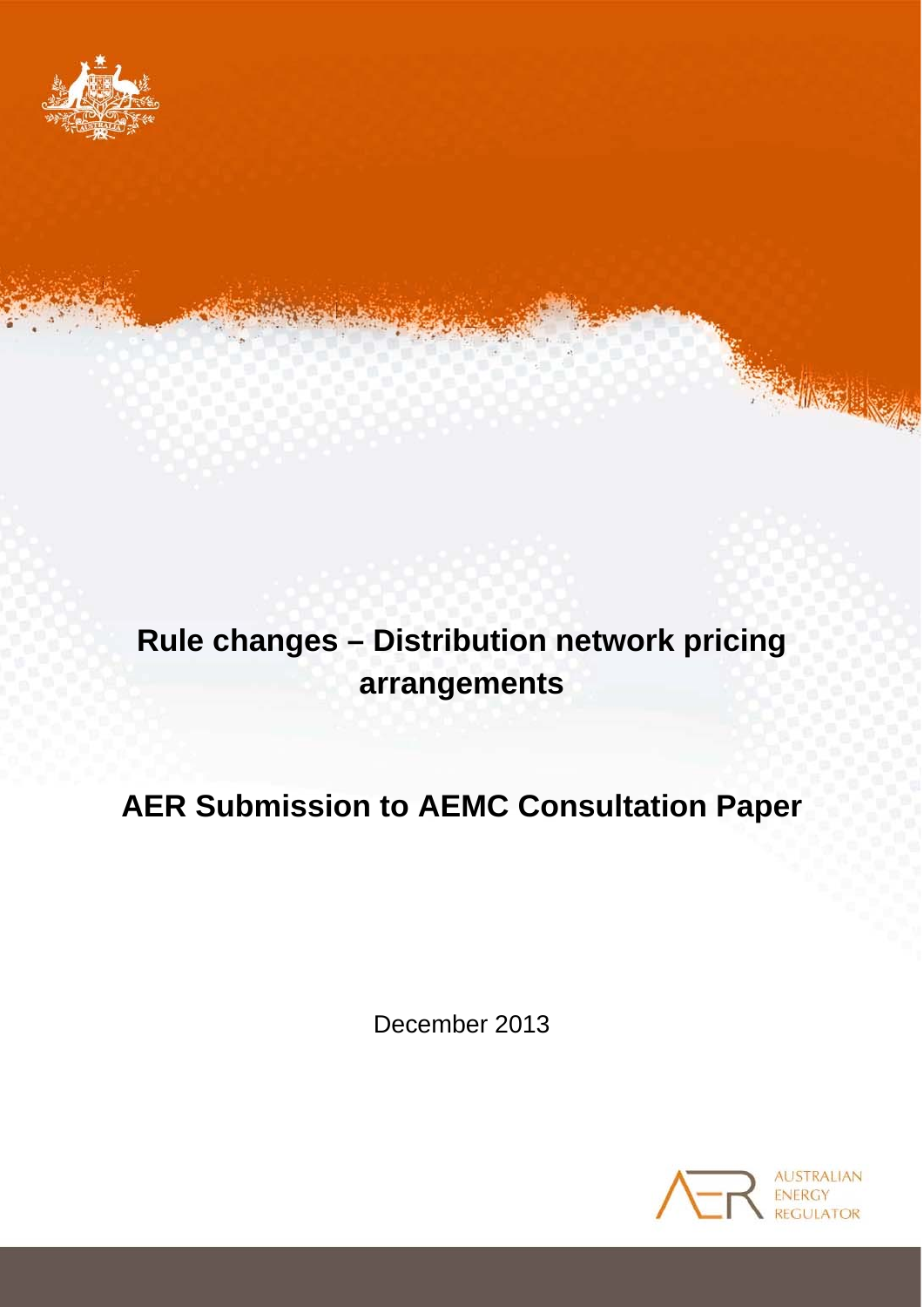# <span id="page-2-0"></span>**Contents**

| 1              |     |  |  |  |
|----------------|-----|--|--|--|
| $\mathbf 2$    |     |  |  |  |
| 3              |     |  |  |  |
|                | 3.1 |  |  |  |
|                | 3.2 |  |  |  |
| 4              |     |  |  |  |
| 5              |     |  |  |  |
|                | 5.1 |  |  |  |
|                | 5.2 |  |  |  |
|                | 5.3 |  |  |  |
| 6              |     |  |  |  |
|                | 6.1 |  |  |  |
|                | 6.2 |  |  |  |
| $\overline{7}$ |     |  |  |  |
|                | 7.1 |  |  |  |
|                | 7.2 |  |  |  |
| 8              |     |  |  |  |
| 9              |     |  |  |  |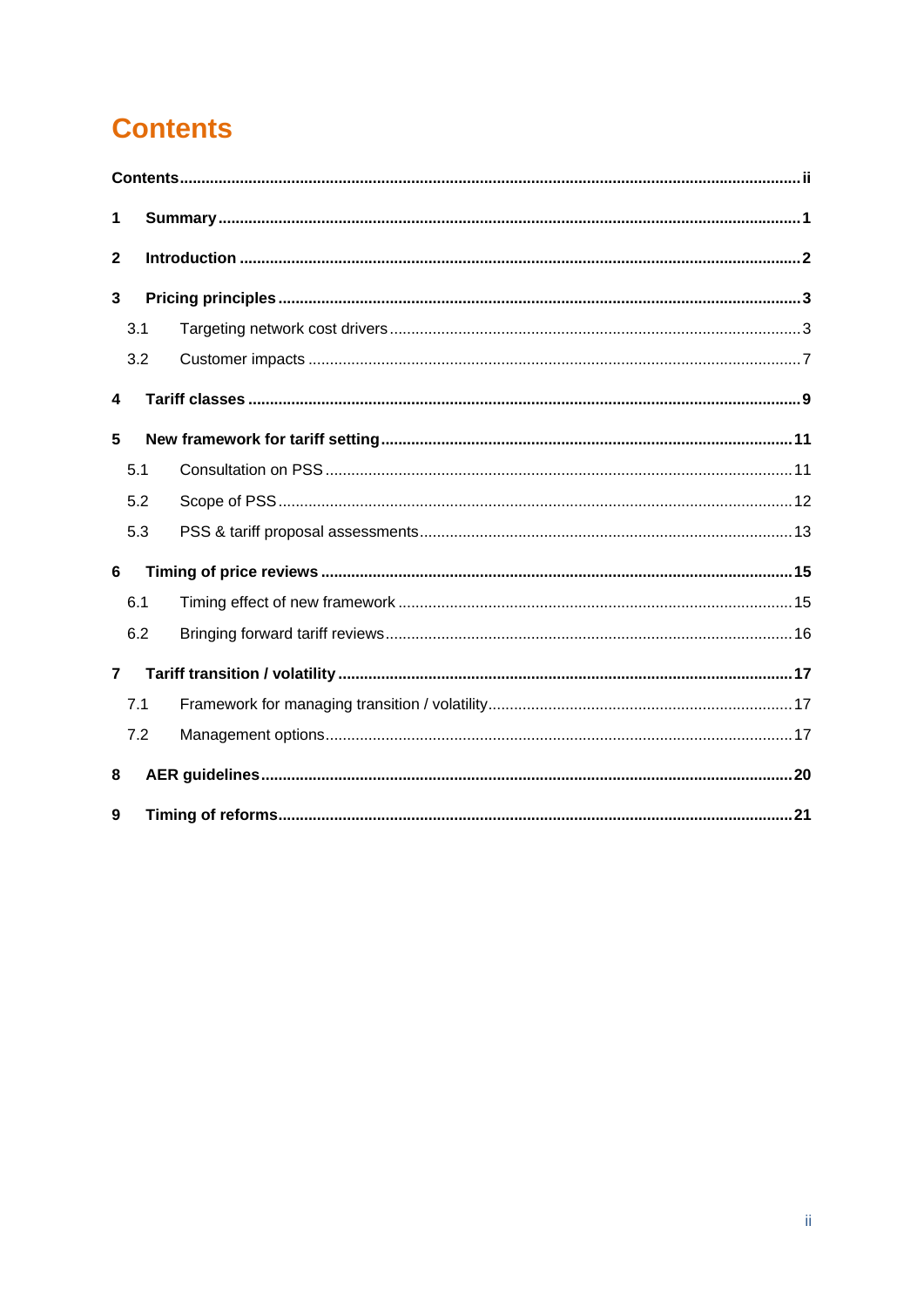# <span id="page-3-0"></span>**1 Summary**

Our main recommendations and positions in response to the proposed rule changes and to the AEMC's consultation paper are set out below.

| Pricing                                   | Support requiring tariffs to be economically efficient and cost reflective (targeting time and<br>٠                                                                                                                                                                                                                                                  |
|-------------------------------------------|------------------------------------------------------------------------------------------------------------------------------------------------------------------------------------------------------------------------------------------------------------------------------------------------------------------------------------------------------|
| principles                                | location of use).                                                                                                                                                                                                                                                                                                                                    |
|                                           | . Basing tariffs on Long Run Marginal Cost (LRMC) can improve on the status quo.<br>There is no need for prescription on exactly how it should be estimated and applied,<br>so as to not restrict tariff evolution-providing network cost drivers are targeted.                                                                                      |
|                                           | • Further, guidance should be provided on its interpretation to account for time and<br>location factors-this could preferably be covered in an AER guideline                                                                                                                                                                                        |
|                                           | The preferred approach to recover fixed costs (residual to LRMC-based pricing)<br>appears to be via fixed charges, and cost reflectively apportioning these (if possible).                                                                                                                                                                           |
|                                           | Support a requirement to consider customer impacts of tariffs. The principle's intent needs<br>exploring but should be broad to cover the appropriateness of tariffs and matters of<br>managing tariff transition / volatility.                                                                                                                      |
| <b>Tariff</b><br>classes                  | Support amendment making it mandatory for tariff classes to be defined on an<br>٠<br>economically efficient basis taking account of transaction costs-providing consistency in<br>the pricing rules on the need for cost reflectivity.                                                                                                               |
|                                           | Recommend need for clarity on interpreting criteria for assignment and reassignment of<br>$\blacksquare$<br>customers between tariff classes. Examine criteria referring to the 'nature and extent of a<br>customer's usage' and how customers with micro-generation should be treated as<br>compared to customers without such facilities.          |
| <b>New</b><br>framework                   | Support requiring distributors to prepare, consult on, and be bound to (in regard to tariff<br>٠<br>structure) a PSS, as a focal point for their consultation with stakeholders.                                                                                                                                                                     |
| with<br><b>Price</b><br><b>Structures</b> | Recommend that the PSS be broad and cover tariff strategy as well as information<br>SCER suggests. PSS requirements should be set flexibly via an AER guideline.                                                                                                                                                                                     |
| Statement<br>(PSS)                        | Require consultation on a PSS prior to submission to the AER for review.<br>٠                                                                                                                                                                                                                                                                        |
|                                           | Allow mid-regulatory period amendments to the PSS, where significant changes are<br>proposed and/or AER requires amendments to ensure a PSS better complies with the<br>NER.                                                                                                                                                                         |
| <b>Timing</b><br>of<br>reviews            | Broadly support bringing forward the timing of pricing proposals to achieve timelier tariff<br>notifications. Practicalities of pricing and input data availability can likely be overcome,<br>keeping in mind achieving an appropriate balance between timeliness and precision.                                                                    |
| <b>Tariff</b><br>transition /             | Recommend broader and more direct consideration of approaches intended to manage<br>٠<br>tariff transitions and volatility:                                                                                                                                                                                                                          |
| volatility                                | Suggest that a rationale for managing these issues can be designed consistent with<br>the National Electricity Objective (NEO).                                                                                                                                                                                                                      |
|                                           | Suggest the proposed new pricing framework with a binding PSS and requiring<br>consideration of customer impacts, provides a platform for distributors to manage<br>these issues in consultation with stakeholders. This appears preferable to prescriptive<br>approaches, like numerical limits on prices (explicit side constraints in the rules). |
| <b>AER</b>                                | Various pricing rules might require further clarification-pricing principles, PSS                                                                                                                                                                                                                                                                    |
| guidelines                                | requirements, tariff classes and assignment criteria. A separate pricing guideline can cover<br>these. Should also consider whether more specific/customised guidance on distributor<br>consultation is needed, than currently provided in AER Consumer Engagement Guideline.                                                                        |
| <b>Timing</b><br>of<br>reforms            | Further consideration required on how/when to introduce the pricing reforms, given<br>٠<br>potential constraints for upcoming revenue determinations for NSW/ACT and SA/QLD.                                                                                                                                                                         |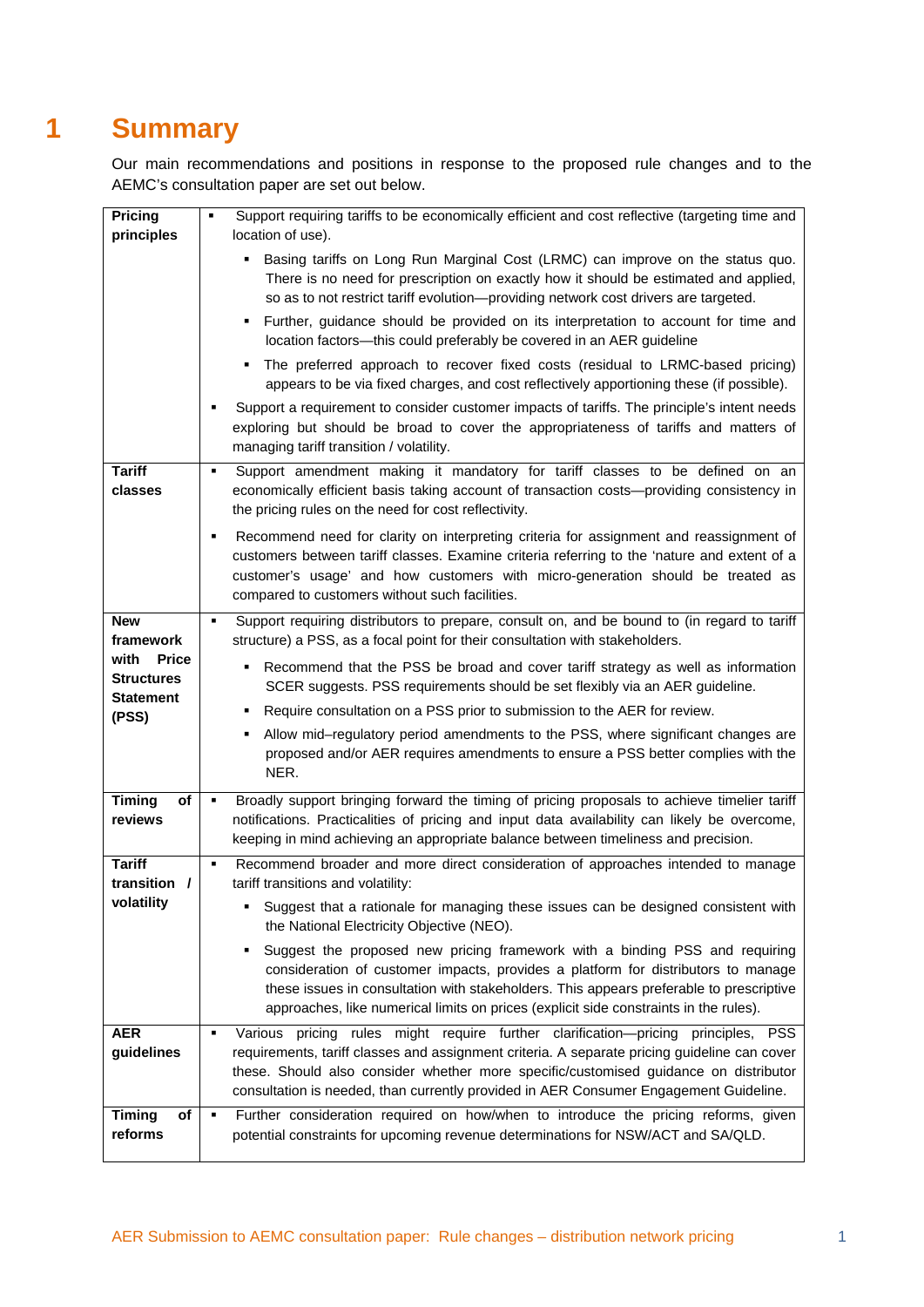# <span id="page-4-0"></span>**2 Introduction**

The AER welcomes the opportunity to respond to the AEMC's consultation paper on proposed changes to the distribution network pricing arrangements in the National Electricity Rules (NER). This consolidates proposals from the Independent Pricing and Regulatory Tribunal (IPART) of New South Wales and the Standing Council on Energy and Resources (SCER). This is a significant package of reforms that raises a number of issues around the rationale for, and management of, a transition to more cost reflective distribution pricing.

Improving the efficiency of price signals by greater reflectivity of network cost drivers is important for efficient use of and investment in electricity networks. We therefore support requiring more specific regard to economic efficiency and cost reflectivity in the rules guiding how tariffs are set. However, we recommend there be further consideration to how the NER can reflect this. In particular:

- We support tightened pricing principles for tariffs to target underlying network cost drivers, but the drafting of the rules should enable targeting both short and long run cost drivers, flexibility for innovation, and be specific enough for compliance assessment.
- We consider that an enhanced focus on Long Run Marginal Cost (LRMC) could improve on the status quo. However, any requirement to focus on LRMC should not be implemented in a way that limits a move to more dynamic pricing approaches over time. LRMC of itself, might be insufficiently informative without further explanations and guidance.

A shift away from the time and geographically averaged, consumption volume based network tariffs that most consumers currently face will be significant. Tariffs will potentially evolve in sophistication and variability with time and location of energy use. Information and volatility challenges will need managing in a transparent and preferably in a nationally consistent way. These issues need broader consideration in this rule change and clarity is needed on measures that might temper change—that is, the speed and extent to which Distribution Network Service Providers (DNSPs) can introduce more cost reflectivity. On these issues we consider:

- Managing potential stakeholder concerns around tariff volatility or transition, can be considered relevant to achieving the National Electricity Objective (NEO). Addressing such concerns, by attempting to provide sufficient notice, information or certainty with respect to significant tariff changes, can be consistent with the economic efficiency and the long term interest of consumers.
- Aspects of SCER's new pricing framework can help manage these issues. A binding Pricing Structures Statement (PSS) with requirements to consider tariff impacts on customers can provide an effective focal point for stakeholder consultation and certainty on tariff structures.
- Managing tariff transition or volatility via this framework, placing onus upon a DNSP-stakeholder dialogue (with our oversight) also allows for adaptation and customisation. This is relevant as efficient tariffs are used to address specific network challenges of demand on different assets. They are also part of a suite of potential solutions—along with network augmentation or demand management. Therefore, we recommend that the PSS' scope be broader than the rule change intends and set out a DNSP's tariff strategy—setting out network challenges, why various tariffs are the best solutions, impacts that might need managing, and evolutions expected at least over the regulatory period.

Our submission also responds to more specific issues raised in the AEMC's paper, including:

- The process by which the PSS is reviewed and how it is consulted on.
- The need for AER guidelines to provide explanations on various aspects of the pricing rules.
- Options to achieve more timely outcomes of price reviews.
- **•** Options for the timing of implementation of the reforms to upcoming revenue determinations.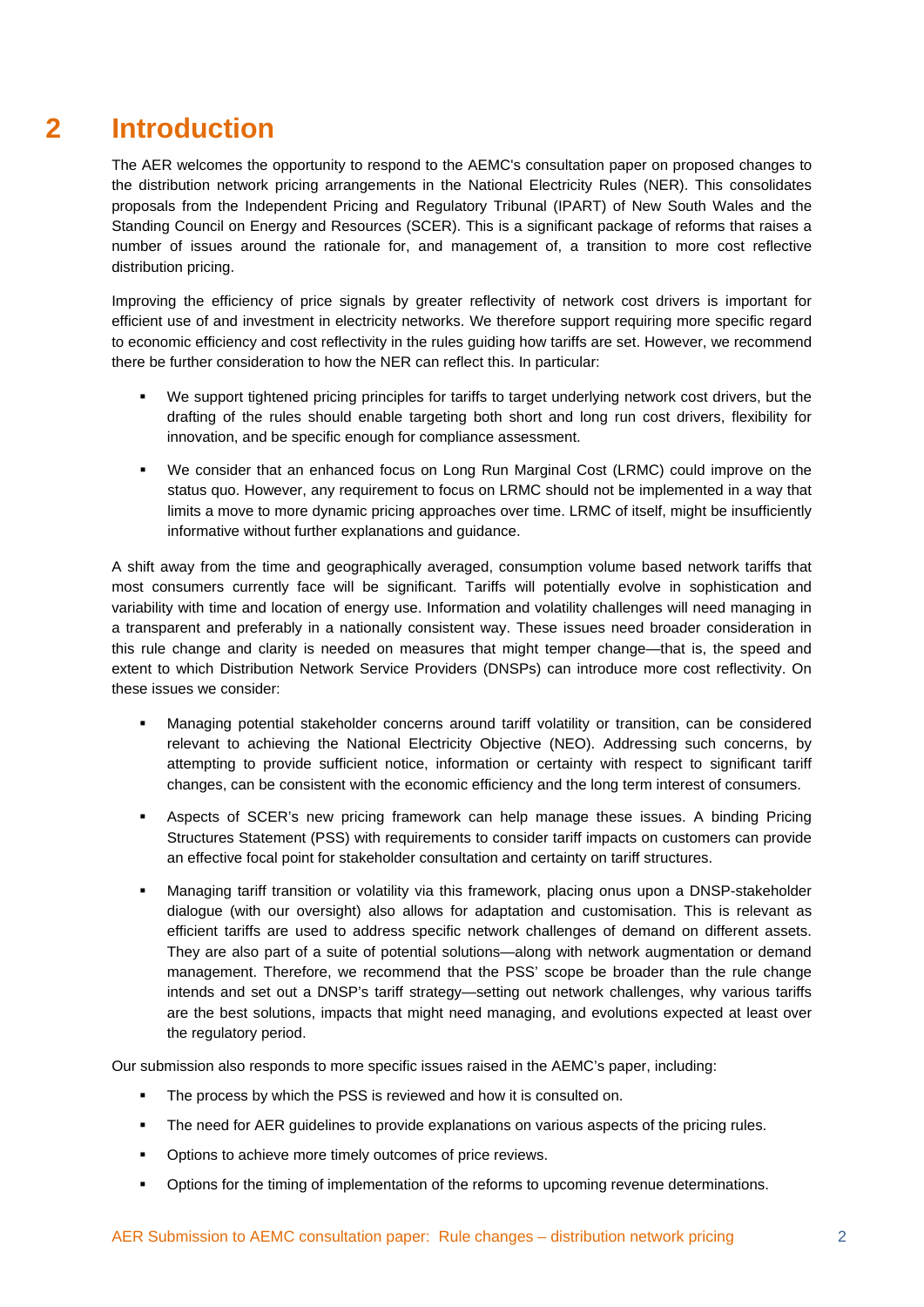# <span id="page-5-0"></span>**3 Pricing principles**

The NER distribution pricing principles<sup>[1](#page-5-2)</sup> are the main means to influence the design of network price signals that are to be passed, via retailers, to consumers in some form. Improving the efficiency of price signals is a key area of national energy reform. Pricing principle reforms should be designed with clear and defined objectives, suitable to the present and future. They should be relevant in dealing with current network challenges (mostly peak demand, network underutilisation), as well as possible future challenges from different technologies, or changes/declines in demand patterns. In particular, while the principles need to be mindful of current constraints (e.g. metering, consumer understanding) in setting tariff objectives, they should not be bound to these constraints and allow for market evolution.

Our responses to SCER's proposals are framed with these considerations in mind. We support:

- A tightened requirement in the pricing principles for tariffs to reflect underlying short and long run drivers of costs. However, this needs to allow sufficient flexibility for DNSP innovation on the tariff options that they consider best address this cost reflectivity objective. The LRMC concept might be a useful anchor toward this end, but requires additional explanation or guidance so that the objective is clear. We also note there are variants to the use of the LRMC concept as the key requirement that could be explored.
- A customer impact principle—if interpreted broadly it can provide for DNSP tariff consultation to include transition strategy and thereby address matters of volatility. The ideal/intended scope and status of this principle among the others needs exploring.

## <span id="page-5-1"></span>**3.1 Targeting network cost drivers**

SCER proposes specific reforms to the pricing principles to address tariff efficiency. These include a key principle to set tariffs for services 'on the basis of' LRMC rather than just 'take it into account' (as is currently the case), and two sub-clauses requiring regard to the ability to reflect time and locational network cost drivers, as far as possible. In considering the appropriate wording of the pricing principles, we think these should achieve a number of objectives, including providing:

- A key requirement—for economically efficient tariffs. The goal is targeting network cost drivers (both short and long run) which for electricity vary by location and time of use.
- Guidance—to DNSPs on the overall cost reflectivity objective of tariffs, when constructing tariffs and framing tariff proposals for our assessment.
- Enforceability—there needs to be some structured way by which we can assess whether a DNSP's proposed tariff structures comply with the objectives of the pricing principles.
- Flexibility—for DNSPs to design tariffs suited to their network and customer needs, and to evolve their approach as technologies like advanced metering become prevalent, or demand conditions change. Pricing approaches might vary from when there is significant peak demand and latent capacity, to a situation where peak demand is decreasing. The wording shouldn't constrain greater tariff dynamism, thereby leaving tariff design to DNSPs.
- Certainty/stability—some consumer assurance as to rates of change as a change in tariff structures can potentially have a large impact on customer bills. There should be a clear approach to managing these issues.

<span id="page-5-2"></span>1 1

Clause 6.18.5 of the NER.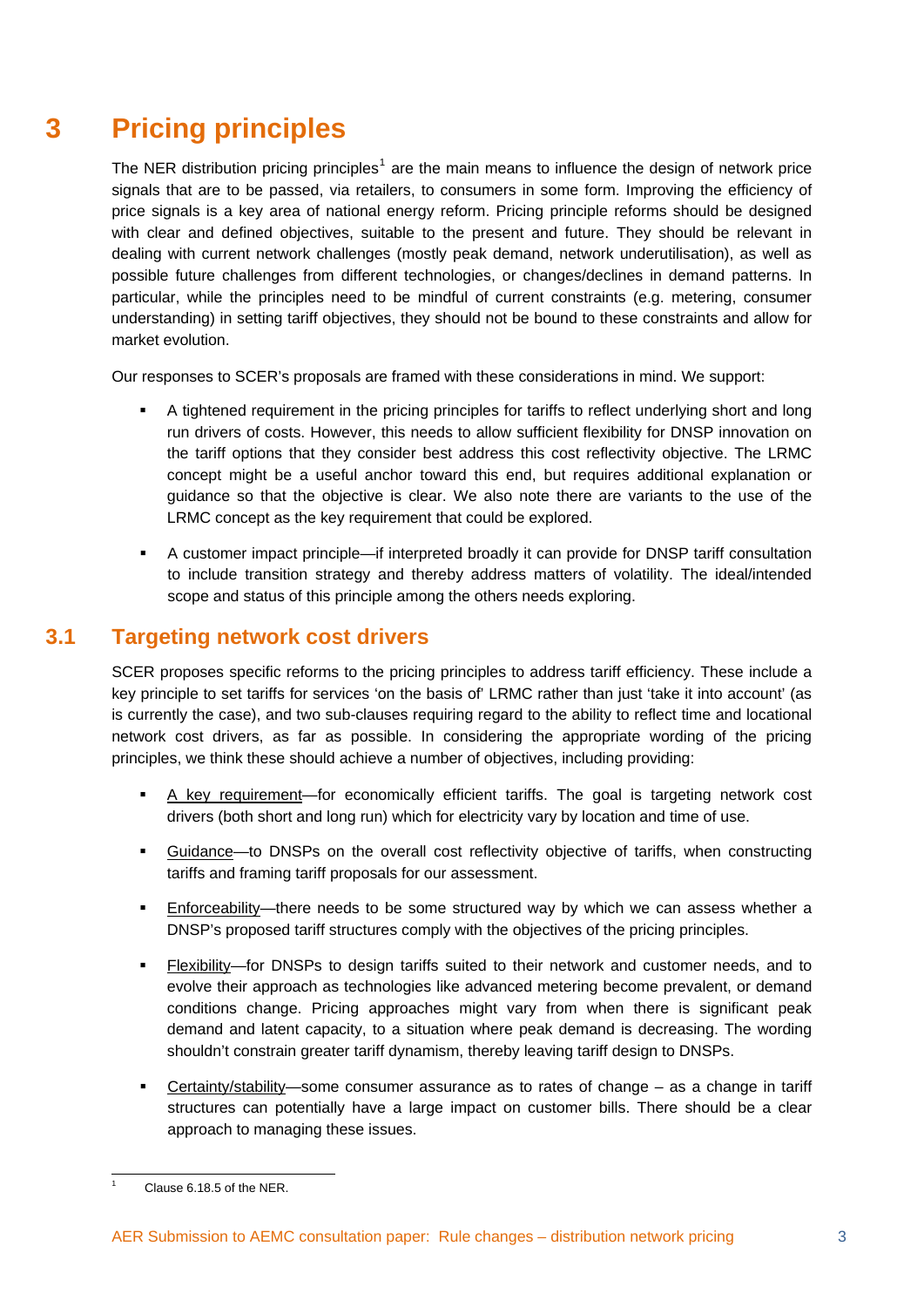### **Efficient pricing of distribution networks**

There are various options that should be explored to provide a cost reflectivity objective in the NER. This includes tariffs needing to be 'economically efficient', 'cost reflective', or 'reflective of underlying drivers of network costs'. These could be flexible enough to allow innovation, but would require further explanation, given their potentially broad interpretation. This could occur through an AER guideline. We would consider these requirements to set efficient prices as mandatory, but the means of achieving this as flexible. SCER's proposal prefers explicit reference to an economic concept in LRMC, as the basis on which to set tariffs. LRMC based pricing, strictly interpreted might not be the theoretical optimum for addressing all aspects (short and long term) of efficient pricing. However, referring to LRMC can be useful to forward the cost reflectivity objective as long as its application allows for efficient tariff structures to evolve over time.

With respect to the short and long run aspects of efficient pricing, the theoretical optimum is to set prices on the basis of Short Run Marginal Cost (SRMC), which could:

- Address short-run decisions on the efficient use of existing network and consumption assets by pricing network congestion, given a fixed network base—this would provide efficient signals to consumers on whether to draw additional power from the network, reduce local consumption, or increase local production.<sup>[2](#page-6-0)</sup>
- Provide signals for efficient long-run investments in generation, consumption and network assets $3$ —over the long term, if tariffs at locations reflect the SRMC of network use, these should on average reflect the LRMC of network augmentation to that location.<sup>[4](#page-6-2)</sup>

It is becoming increasingly important that prices reflect some degree of dynamism to address these short and long term effects. This is due to the emergence of new technologies consuming energy in different ways or allowing consumers to better manage their demand or even export energy. Full dynamic approaches, such as those based on SRMC are currently unattainable—subject of little or no practical experience at a distribution network level, here and abroad.<sup>[5](#page-6-3)</sup> Until these are attainable, basing prices on LRMC might be a sufficient second best alternative—that is, basing prices on calculations of long-run network augmentation costs. Using LRMC estimates in this way, to target short and long-run issues, will not precisely reflect network conditions at given time points. This is because LRMC estimates need to be made in advance of network conditions materialising and the need for network augmentation. However, if DNSPs can reasonably predict locational constraints or times in which network peaks are more likely than others, they might be able to use LRMC to provide price signals which would still be superior to existing approaches.<sup>[6](#page-6-4)</sup> Over time, these approaches should evolve with more advanced metering technologies<sup>[7](#page-6-5)</sup>:

 Without advanced metering network augmentation costs could be apportioned in some broad manner, such as one peak/off-peak price for consumers across the whole year.

<span id="page-6-0"></span> $\frac{1}{2}$  For example, it's increasingly important for consumers to know when to: use technologies that might export energy to the grid—photo-voltaic units, battery storage; use demand-side options—direct load control or other similar automated demand management systems; or, when to use peaky technologies—recharging electric vehicles, using air conditioners. For consumers this refers to decisions on which appliances to invest in, with respect to their energy use. 4

<span id="page-6-1"></span>

<span id="page-6-3"></span><span id="page-6-2"></span>Marsden Jacob Associates, *Estimation of Long Run Marginal Cost (LRMC)*, November 2004, p.36 It would possibly involve some form of centralised system of constraint equations and optimisation algorithms. It could also result in significant instability in prices or in revenues for DNSPs–although there might be a role for various hedging instruments in managing this instability, and an extension of the retailer's role which is already to manage volatility on behalf of consumers.

<span id="page-6-4"></span>Currently, the vast majority of residential consumers in the NEM face flat tariffs that depend on consumption volumes and do not vary by time of day or location.

<span id="page-6-5"></span>While advanced metering would facilitate more dynamic/efficient tariff options, it's also possible that SCER's proposal to require distribution tariffs to be efficient and cost reflective could provide for more rapid deployment of advanced meters.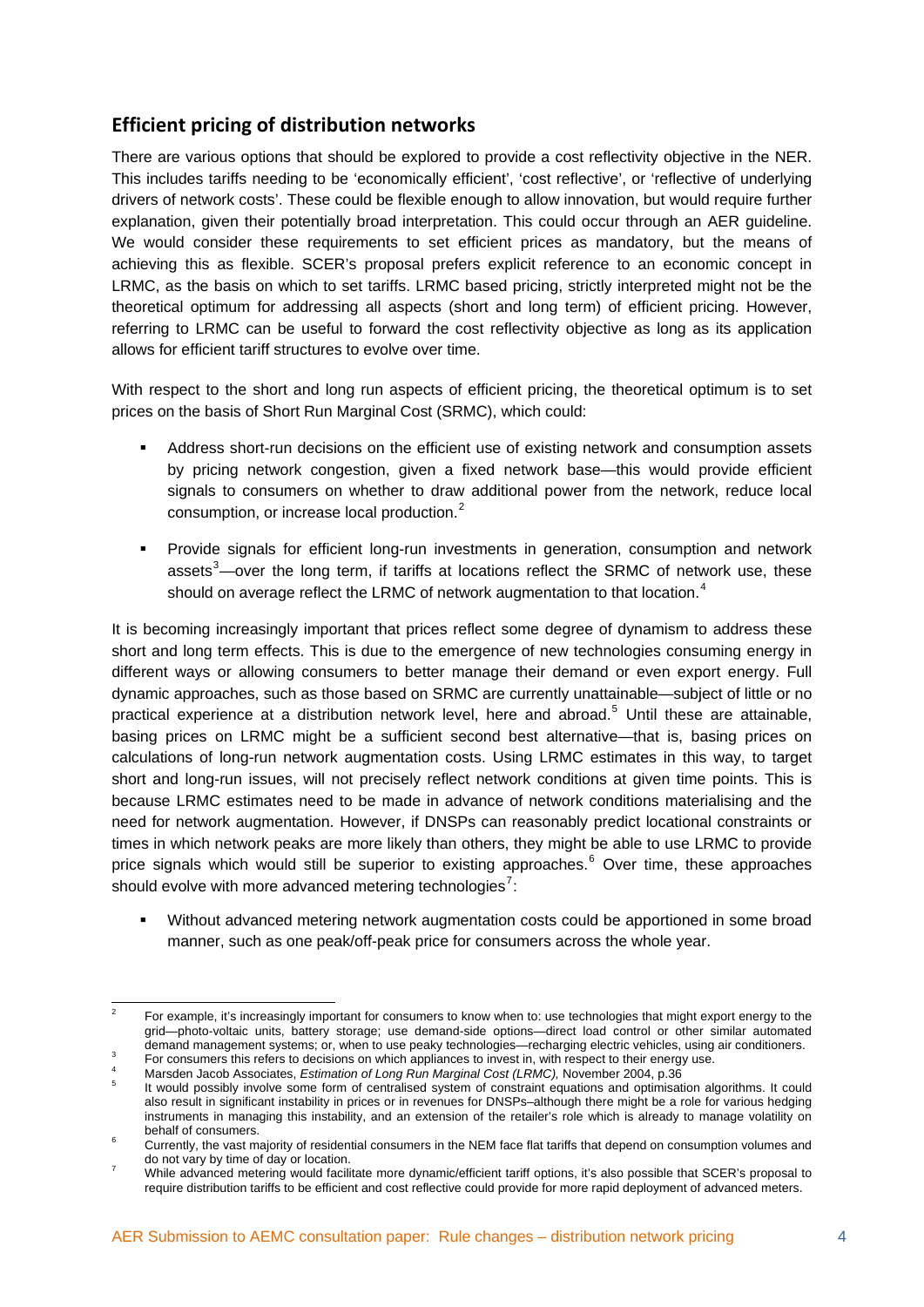With advanced metering the options are potentially extensive. Costs could be apportioned to more accurately target times or locations of greatest use, charges could have peak/off-peak components that vary by season or each hour of the year, or they could be set to recover all augmentation costs on certain few peak periods in any given year. However, as the ability to price in a more granular way (to reflect network cost conditions) becomes possible, there will inevitably be other considerations, such as transaction, billing, marketing and other costs that would mitigate overly complex tariff schedules .

Given the potentially varied options for applying LRMC estimates to target network cost drivers, and with these options evolving over time as metering and customer understanding improves, any prescription on LRMC application could constrain innovation. The key objective is that DNSPs increasingly target cost drivers. To this end, we accept that SCER's proposed sub-clauses for the pricing principles could be informative. They provide that when applying LRMC, time and location should be reflected, as far as possible.

#### **Assessing compliance**

It is uncertain how to determine that tariffs set on the basis of LRMC would comply with the pricing principles. This uncertainty arises due to both the varied ways of applying LRMC, and various ways of estimating it. We do not think the NER should be specific on estimation methods. While this rule change should consider whether any method is superior, or derives sufficiently different results, at this stage it is not apparent to us that any particular method should be preferred.

There are numerous theoretical and practical approaches in estimating LRMC. The most common methods are the Average Incremental Cost (AIC), Marginal Incremental Cost (MIC) and Turvey approaches. Most DNSPs use the AIC approach. Their choice of approach will probably depend on data availability and how the approaches fit with their overall planning models. For example the:

- $\blacksquare$  AIC approach<sup>[8](#page-7-0)</sup>—for a given time period, takes the sum of forecast capex and incremental opex (discounted by the cost of capital) and divides it by incremental demand (discounted by the time preference rate of consumption) that the expenditure plan would cater for. This method is simple and cost estimates and time periods could be aligned with a regulatory control period.
- Turvey approach<sup>[9](#page-7-1)</sup>—determines the present value of an optimised investment schedule meeting forecast capacity. Further optimised investment schedules are then calculated for small/permanent increases (or decreases) in the previous capacity forecast. The difference in present value between the initial investment schedule and the one that would be required for an increase in forecast capacity (plus the incremental operating costs), divided by the hypothesised demand increase, is the marginal cost. This approach is information intensive, requiring explicit network planning and cost estimation, for numerous different demand scenarios in different network areas.

A possible reason why the NER might need to prescribe methods is if some costs were allowed to be calculated contrary to efficient pricing, thereby inducing artificially low LRMC estimates.<sup>[10](#page-7-2)</sup> Of the methods mentioned, MIC appears the most sensitive to subjectivity, particularly in regard to claims over the expected timing of expansion projects. For instance:

<span id="page-7-0"></span><sup>-</sup>8 Mann, Saunders & Warford, *A note on capital indivisibility and the definition of marginal cost*, Water Resources Research, Vol.16 no.3, June 1980, pp.602-604.

<span id="page-7-1"></span>Turvey, *What are marginal costs and how to estimate them?*, Technical Paper 13, Centre for the study of regulated industries/University of Bath School of Management, March 2000, pp.7-9.

<span id="page-7-2"></span>industries/University of Bath School of Management, March 2000, pp.7-9.<br><sup>10</sup> This might be relevant where a DNSP is under a form of control that might allow it to gain (maintain or increase revenues) by not reducing demand—an issue that might be lessened if revenue caps are applied, as proposed for NSW/ACT networks. In such a case, declines in demand will not lower revenues.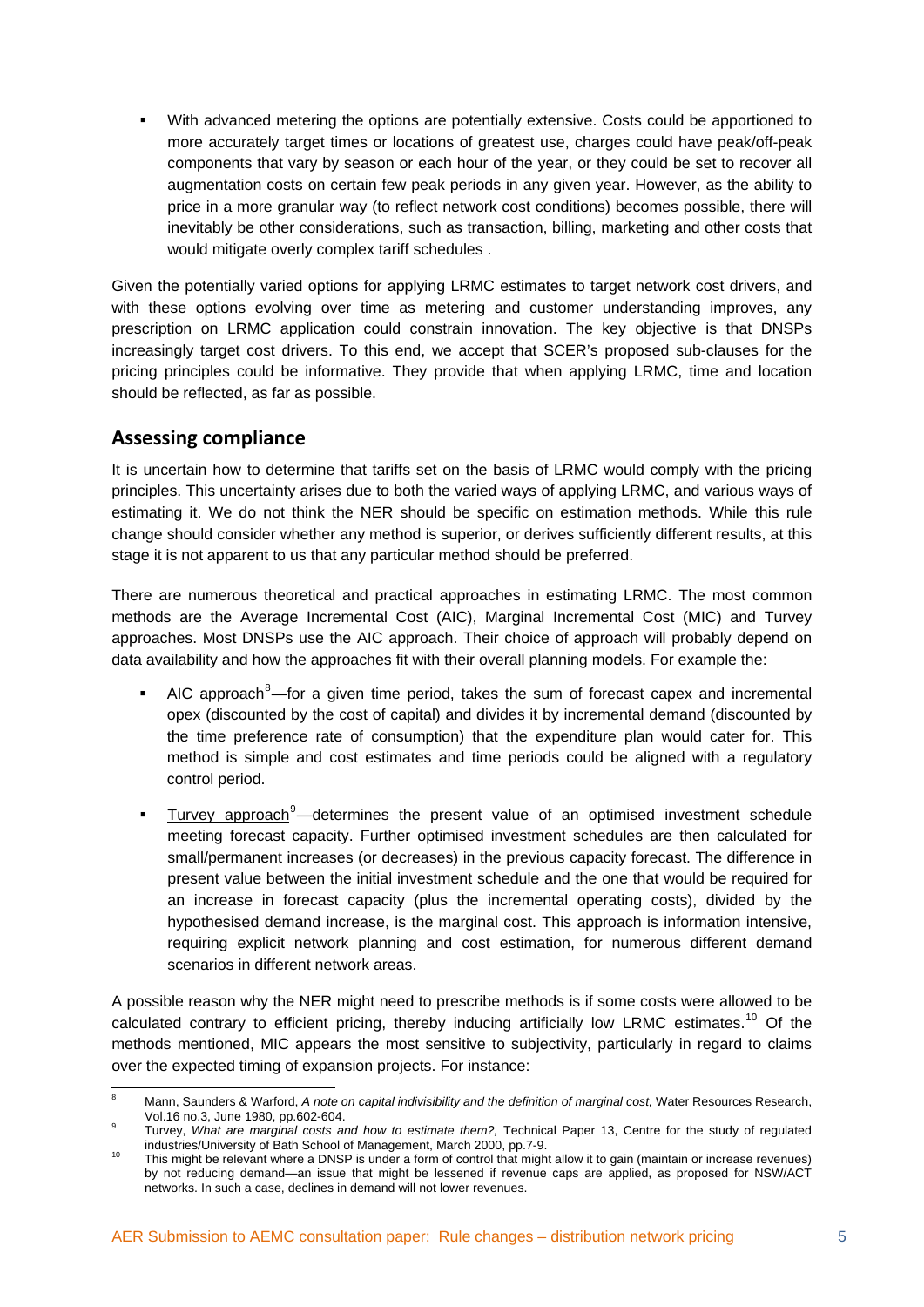The MIC approach<sup>[11](#page-8-0)</sup>—looks at the next significant investment in capacity only. It is the difference between the present value of the next large capex increment and the present value of such an investment deferred by a year, divided by the incremental demand that would require this investment to be undertaken, plus the marginal operating costs. Any slight change in a parameter, such that it moves a project's timing forward or back, resulting in a different project becoming the 'next significant investment' could significantly alter cost estimates.

### **Residual costs**

A subsequent issue to consider is how to allocate costs unrecovered by LRMC. This issue of residual costs arises from the cost structure of natural monopolies. With declining costs as scale rises, LRMC pricing may not yield sufficient revenue to cover the total costs of providing services.<sup>[12](#page-8-1)</sup> SCER queries how these residual costs might be recouped, citing options like Ramsey pricing or 'postage stamping'. Exploring the likely quantitative magnitude of residual costs is required before deciding on an approach. However, it appears to us that the approach that would least distort efficient pricing and demand is to recoup residual costs as fixed components in tariffs, and to attempt to cost reflectively apportion some of these costs. This approach could address what appears to be the ultimate goal of Ramsey pricing, to target inelastic demand, without leading to what we see as potential problems of strict interpretation of that approach. Concerns with Ramsey pricing could relate to its data intensiveness, or if it is used in recouping costs in an unexpected/ex-post way.

Economic theory suggests that one way for consumers to face correct price signals at the margin, while still recovering revenues overall, is to use a two-part (or multi-part) tariff.<sup>[13](#page-8-2)</sup> There could be a variable charge to provide an efficient usage signal, and another to recover residual costs. Consistent with this approach, residual costs could be applied evenly across the entire customer base via a 'postage stamp'. In our view, the objective that Ramsey pricing attempts to achieve (non-distortion of demand by targeting inelasticity) could suggest that residual costs be applied to inelastic components of tariffs, not just consumers. Residual costs could be recouped via fixed charges which do not vary with demand. This is preferable because:

- it can be applied easily, without the need to determine elasticity's of (different) consumers or classes under a Ramsey pricing approach.
- it would provide a stable approach to residual costs, providing certainty to consumers with respect to the investments that they have made or intend to make.

Further, if possible, these fixed costs should be cost reflectively apportioned. This is consistent with the principle that revenue from any group of services/customers should exceed the incremental or attributable costs of providing those services and serving those customers.<sup>[14](#page-8-3)</sup> While residual costs might be shared and do not vary with demand (hence their exclusion from the efficient usage charge), they might include costs that could be cost reflectively apportioned to consumers. It is difficult to comment precisely on how this might be achieved. An example would be where some of these fixed costs relate to specific network elements and could therefore be apportioned to customer/tariff classes that use those elements. For example, apportioning the fixed costs of high voltage assets to high voltage customer tariff classes but not others.

 $11$ 

<span id="page-8-1"></span><span id="page-8-0"></span><sup>&</sup>lt;sup>11</sup> Marsden Jacob Associates, *Estimation of Long Run Marginal Cost (LRMC),* November 2004, pp.11-13.<br><sup>12</sup> All DNSPs that currently attempt to quantify LRMC in tariff proposals set revenues to recover from tariff classes that which would be recovered from pricing at LRMC. See for example, Powercor, *2014 Pricing Proposal*, October 2013, pp. 51-52; SA Power Networks, *Annual Pricing Proposal 2013-14*, May 2013, pp. 60-62; Essential Energy, *Annual* 

network prices report, May 2013, pp. 37-42.<br>Braeutigam, Optimal policies for natural monopolies, Chapter 23 of Handbook of Industrial Organisation, Vol II, p.1312.<br><sup>14</sup> This is also reflected in the current pricing princip

<span id="page-8-3"></span><span id="page-8-2"></span>be above the avoidable cost of not serving those customers, but below the stand alone cost of serving those customers.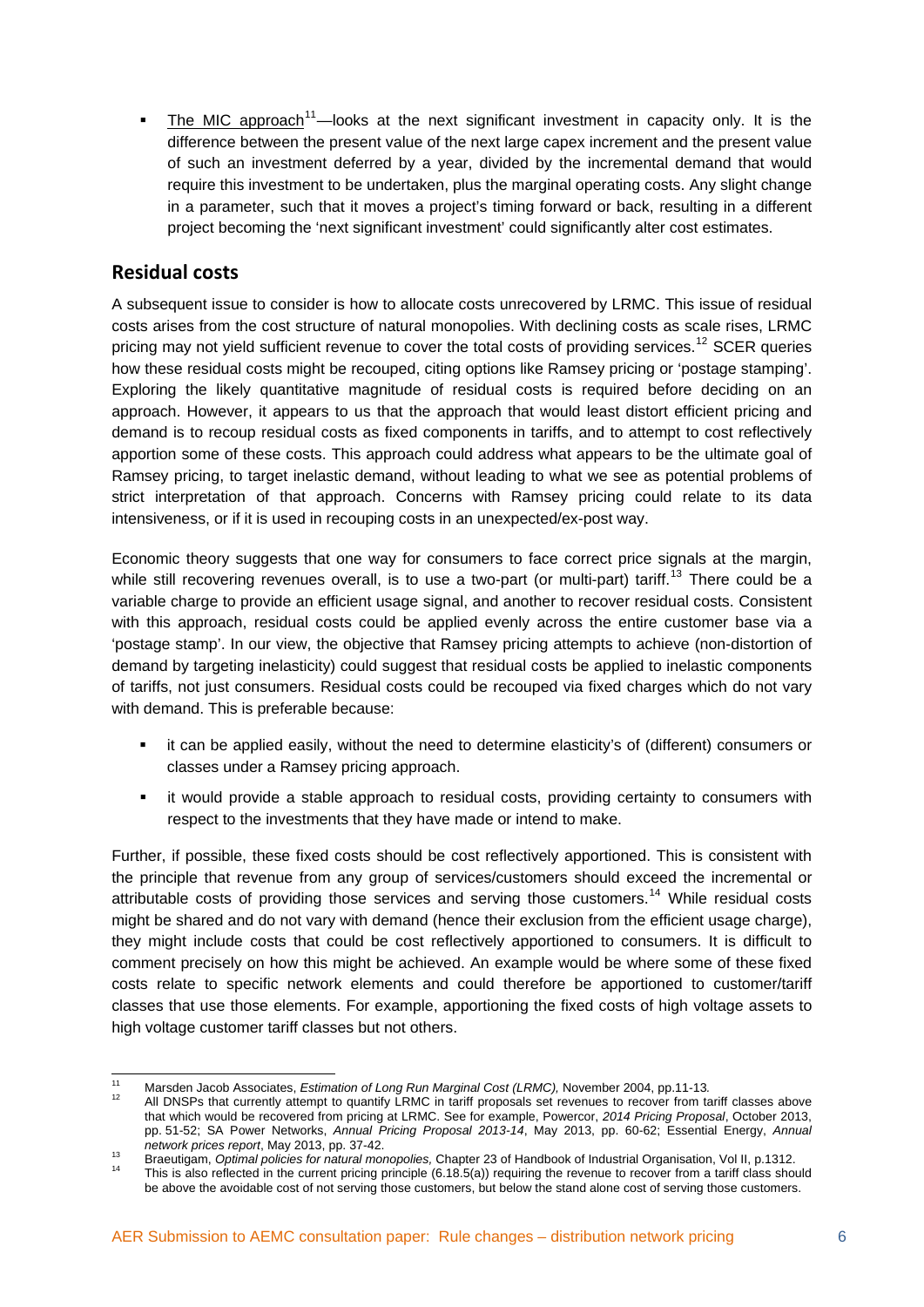We recognise that a concern with recouping residual costs via fixed costs could be that if these costs are significant they could overpower the efficient usage signal, or encourage some consumers to disconnect from the network. To understand the significance of this, it is worth exploring the quantitative scale of residual costs in this rule change. We anticipate these could vary with network capacity. That is, if the costs of adding extra network capacity are increasing with network capacity (e.g. due to space/area constraints, or limitations in obtaining easements in urban areas) then in principle the residual costs could be small. Alternatively, if the costs of adding network capacity are decreasing with network capacity (due to economies of scale) then the residual costs could be large.

An alternative, suggested by economic theory, where a two-part tariff is unfeasible, is using Ramsey pricing.<sup>[15](#page-9-1)</sup> This apportions costs to those with least elastic demand. That is customers for which an increase in charges will not reduce demand. Aside from the information intensity of determining customer elasticity's, a further concern with Ramsey pricing could arise if it is used to allocate residual costs to customers in an unforseen and ex-post manner—after they have made sunk investments.<sup>[16](#page-9-2)</sup>

#### <span id="page-9-0"></span>**3.2 Customer impacts**

We agree with SCER that the current principle requiring regard to whether a consumer is able or likely to respond to price signals when determining tariffs, could encourage DNSPs to shift costs to consumer classes considered least likely to change their behaviour. Amending this requirement such that in determining tariffs, DNSPs need to have regard to a broader consideration of customer impacts, provides potential for those setting tariffs to consider various matters important to stakeholders. This could include the appropriateness of tariffs and also the DNSP's transition strategy, providing a means of addressing issues of tariff certainty/volatility (discussed in Section 7). That said, the principle requires further exploration in this rule change on its intended scope and status among other pricing principles. These are matters that might warrant further explanation by way of an AER guideline.

Moving to greater efficiency and flexibility in network tariffs will present challenges for consumers and retailers. There will be new types of sophisticated and innovative tariffs and stakeholders will need to understand how these operate to know how to respond. There could also be greater price volatility, not only in shifting to new tariffs but also in how prices vary over the course of a day, season or year. To manage these matters, the customer impacts principle could operate together with DNSP requirements to consult in developing or seeking to amend the PSS. We expect this consultation would need to cover the following:

- Whether or how a particular tariff is appropriate to particular customers. This could be interpreted in various ways, including whether the consumer was adequately informed on how the tariff operates, or has any other impediments to responding to the price signal. We consider there might also be value in requiring DNSPs to identify and quantify any customers that they expect to be worse off from a proposed change in tariff structures.
- How a DNSP proposes managing a transition to more efficient tariff options. This principle could provide a means of managing price volatility by introducing a form of 'speed-hump' to tariff transition. The onus should be on DNSPs in consultation with stakeholders, with the possibility of our oversight by way of PSS reviews. While potentially significant in providing meaningful engagement, matters of transitioning to new more efficient tariffs will be difficult to

<span id="page-9-2"></span><span id="page-9-1"></span><sup>15</sup> <sup>15</sup> See for example, Church and Ware, *Industrial Organisation: A strategic approach*, Irwin McGraw-Hill 2000, p. 789.<br><sup>16</sup> Similar concerns are raised in economic literature. For example, Laffont and Tirole argue that Ra expropriation of sunk investments and would likely be rejected in practice. Laffont and Tirole, *Competition in Telecommunications*, The MIT Press, 2000, pp. 74-75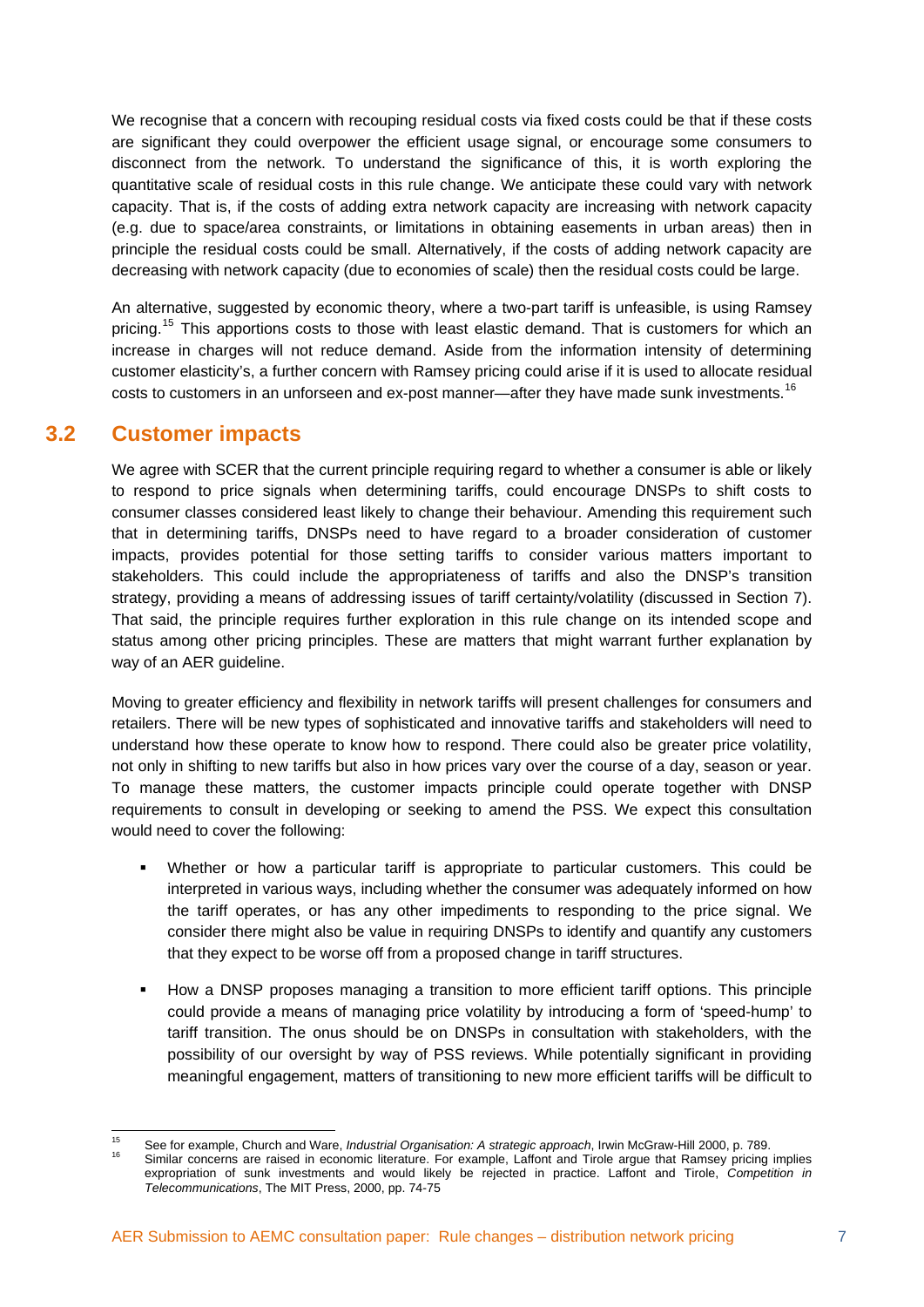determine. There is a trade-off between the speed of introducing efficient prices and price shocks on stakeholders.

While supporting the customer impact principle, its scope and status among other pricing principles should be clarified, that is, which considerations should take primacy? For example, how might customer impacts interact with requirements to consider jurisdictional instruments, or to base prices on LRMC? Possible approaches include:

- The appropriateness of tariffs for particular consumers could in practice be linked to how DNSPs determine their tariff classes and assigned particular types of customers to one class or another (discussed in Section 4). As such, if in consulting with consumers on impacts, it is determined that there are reasons why some should be grouped on a different basis, this would influence tariff assignment, but may still be reflective of relative costs of supplying different customer types.
- A DNSP as part of its PSS could propose, in consultation with stakeholders on customer impacts, to smooth the price effects of a transition to new tariffs over the course of the regulatory period, such that prices would be fully compliant with LRMC over a given period.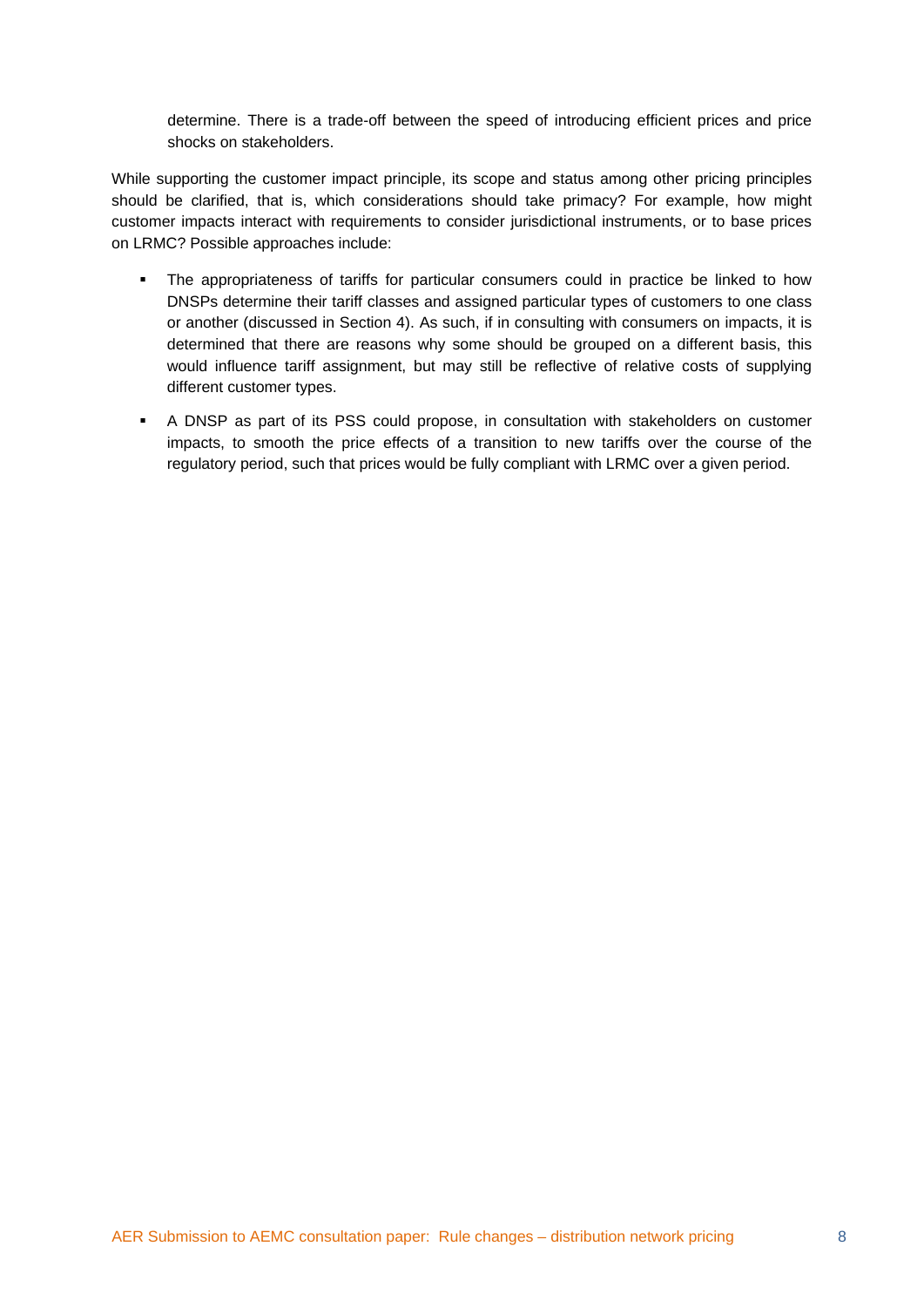# <span id="page-11-0"></span>**4 Tariff classes**

Network pricing efficiency objectives should feature not only in the pricing principles, but flow to other pricing rules that might influence efficiency. The latter include criteria DNSPs are to consider in determining tariff classes<sup>[17](#page-11-1)</sup>, and then assigning customers to classes.<sup>[18](#page-11-2)</sup> How tariff classes are defined determines the tariffs that customers are then allocated. Given this role, we support SCER's proposal to tighten the current criteria, making it mandatory for tariff classes to be defined on an economically efficient basis and avoid unnecessary transaction costs, rather than just have regard to these matters. This should provide consistency through the pricing rules, for tariffs to target network cost drivers.

Economic efficiency is a broad concept so we would interpret this as expecting tariff classes to be designed on the basis of some relationship to network cost drivers. There might be various ways of reasonably designing tariff classes consistent with this requirement, including by reference to:

- Voltage levels—costs of serving customers might vary on the basis of large differences in voltage levels, depending on asset types required to serve these different voltages.
- Location—reflecting network length or density required to serve customers in particular locations over others.
- Customer usage profiles—reflecting impacts of energy use at peak times vs non-peak times.
- Distributed generation—given different use patterns of such customers, and impacts these units might have on network voltage levels from their ability to export energy back to the grid.

DNSPs have to date adopted various approaches, generally by means of the consumption volume size of customers or connection voltage. It is possible that the approaches sought by DNSPs on tariff classes will alter with the reforms to the pricing principles. This is particularly with regard to where tariff classes might currently reflect consumption volumes rather than contribution to peak demand.

We consider that these matters should be addressed in the PSS. In so doing, we recognise that further broad guidance might be needed on how tariff classes should be set. The tariff class requirement would be mandatory and would increase the prominence of this aspect of our reviews. Clear justifications would assist our reviews, and stakeholders in engaging on a PSS.

### **Assignment & reassignment procedures**

SCER's proposed amendments to tariff class provisions are related with NER provisions for customer assignments/re-assignments between tariff classes. These provide DNSPs with criteria on how to assign customers, including by: the nature and extent of their usage, the nature of their network connection, or whether they have remotely-read interval metering. It appears SCER's proposal to make it mandatory to set tariff classes on an economically efficient basis would be supported by these provisions. The examples described earlier of some possible ways of reflecting cost drivers in tariff classes would ultimately relate to matters such as usage or connection types.

While SCER's proposal here is limited to the composition of tariff classes, we are aware of issues that have over time been raised to us by stakeholders. These might be worth exploring directly in this rule change, or in an AER pricing guideline. For example:

<span id="page-11-1"></span> $17$ <sup>17</sup> Clause 6.18.3 of the NER.<br><sup>18</sup> Clause 6.18.4 of the NER.

<span id="page-11-2"></span>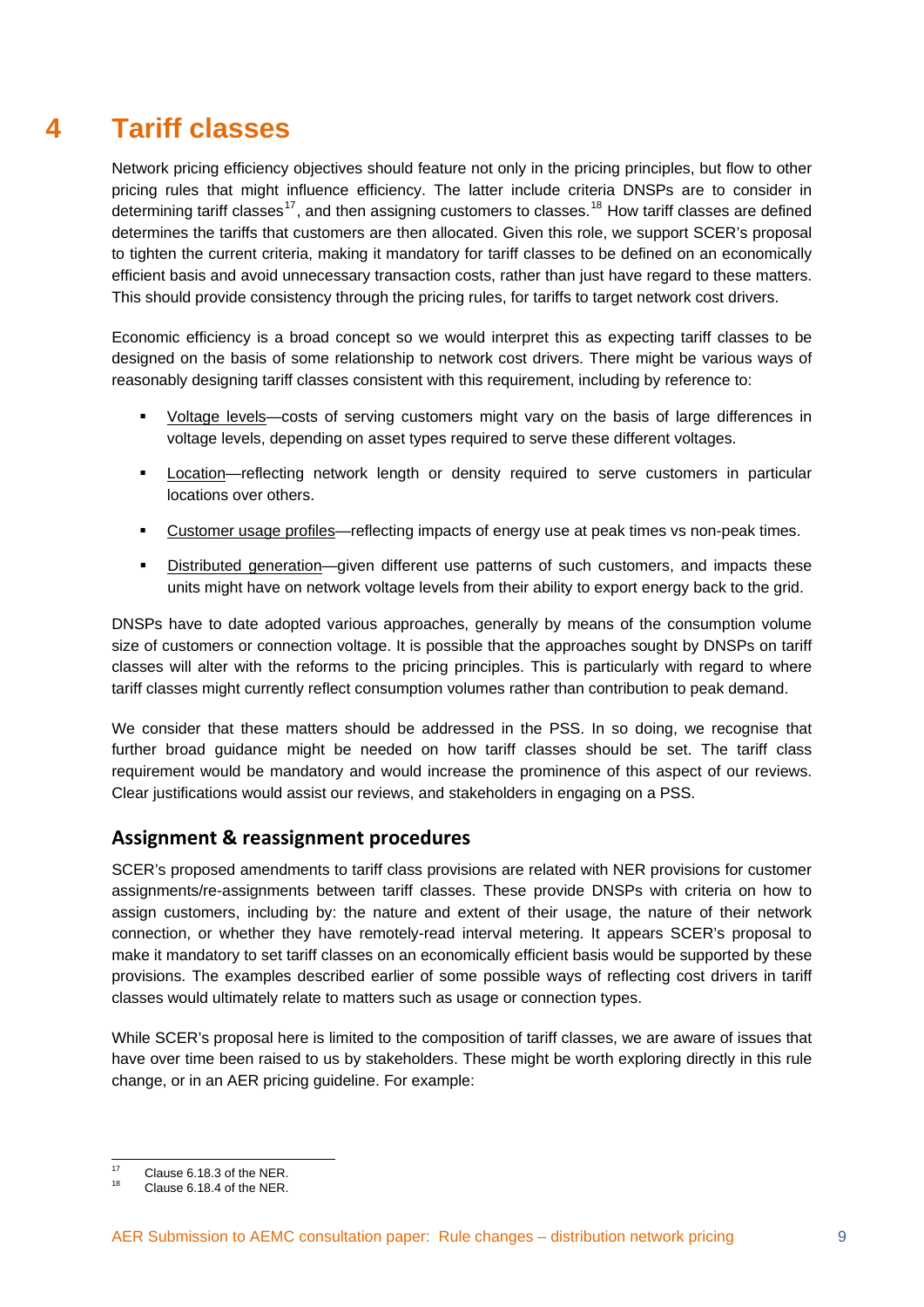- Need for interpretation on the meaning of 'nature and extent of a customer's usage'. There are various references to 'usage' in these provisions<sup>[19](#page-12-0)</sup> and it is unclear if this is to be interpreted on the basis of the time of demand rather than consumption volumes.
- Some tariff assignment provisions are also unclear, including how to interpret the provision that retail customers with micro-generation facilities should be treated no less favourably than customers without such facilities but with a similar load profile. It is unclear what this clause implies, and if it applies to re-assignments within the same tariff class.

More significantly, complaints received by us often concern a lack of customer understanding of the reasons why they might be re-assigned to different tariffs within a tariff class. These re-assignments sometimes result in significant increases in network charges not associated with changes in consumption and demand patterns.

As worded, the provisions relating to the economic basis of tariff class design and customer assignment only relate to the tariff class level. The rule change should explore, with particular regard to PSS consultation, if there is need for greater transparency on customer re-assignments within tariff classes. Any change to these provisions, applying them to a more detailed level would probably need to be considered together with other provisions that are set on tariff class level, such as the side constraints.

<span id="page-12-0"></span><sup>19</sup> This includes: clauses  $6.18.4(a)(1)(i)$ ,  $6.18.4(a)(2)$ ,  $6.18.4(b)$  of the NER.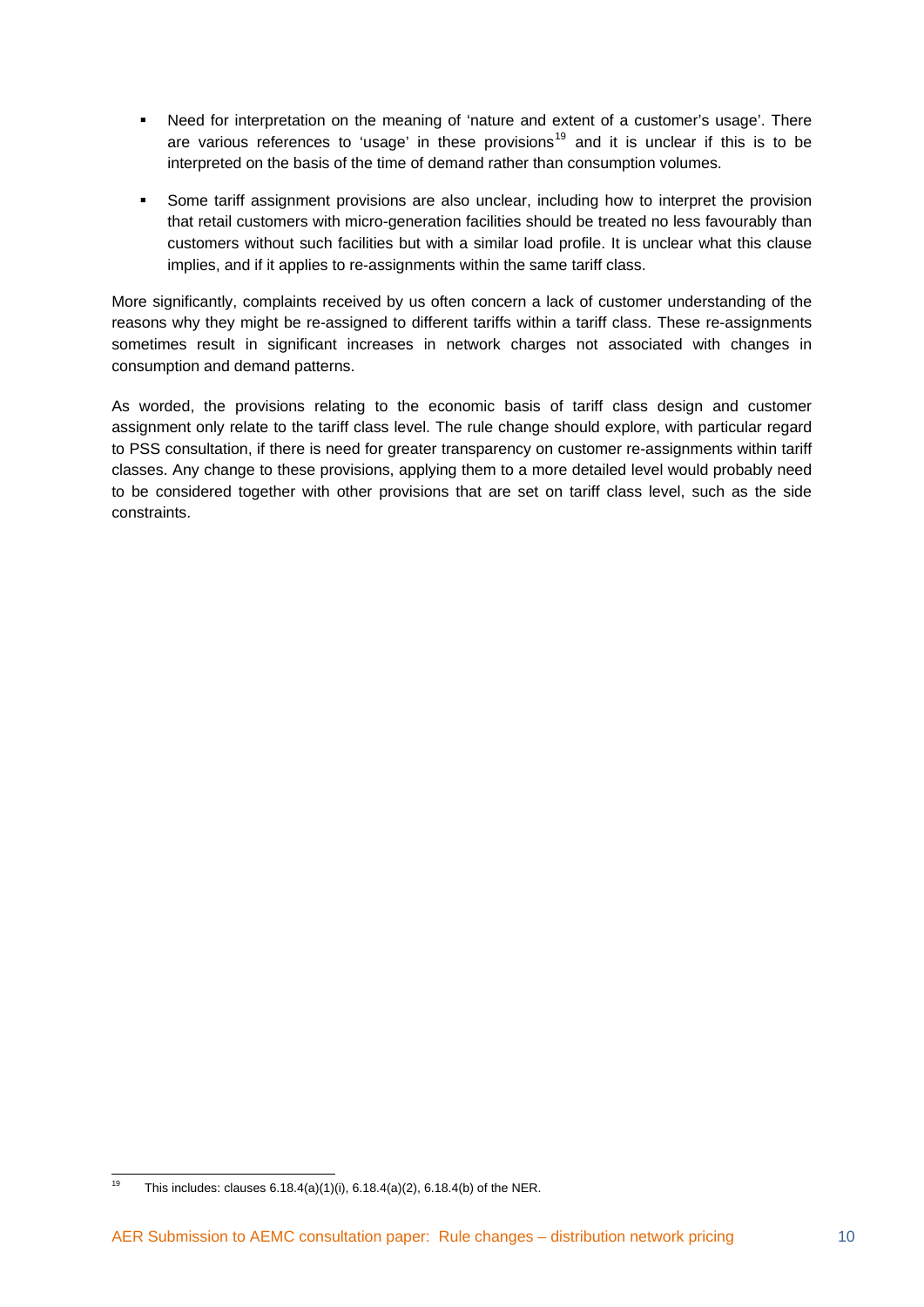# <span id="page-13-0"></span>**5 New framework for tariff setting**

SCER's proposal requiring DNSPs to prepare a PSS can improve the process by which they design, apply and modify tariffs. All stakeholders would benefit by way of greater engagement, visibility and certainty. We support the proposal but make the following recommendations on its implementation:

- **DNSPs should be required to consult with a broad range of stakeholders on a PSS before** submitting it to us for review.
- **If the PSS is to provide certainty at least in tariff structures, it should be binding on DNSPs for** the regulatory control period. DNSPs should be allowed to propose mid-period amendments, via a suitable threshold allowing only significant changes resulting in a more compliant PSS.
- In addition to SCER's suggested coverage, the PSS should provide an overall tariff strategy, setting out expected network challenges, why tariff options are the best solutions, expected stakeholder impacts and tariff evolutions. This strategy should be forward looking and cover at least the regulatory period. Also, specific additions to the PSS should be considered—such as customer assignment procedures and other matters raised in section 3.
- The required coverage of the PSS should be flexible over time, and there should be discretion for us to adapt its requirements—best dealt with as part of an AER guideline.

### <span id="page-13-1"></span>**5.1 Consultation on the PSS**

The introduction of more efficient tariffs could raise various uncertainties for stakeholders, on how new tariffs operate, how to respond, and possible volatilities—all of which need to be managed. The new tariff setting framework proposed by  $SCER<sup>20</sup>$  $SCER<sup>20</sup>$  $SCER<sup>20</sup>$  has the potential to improve stakeholder engagement and information. In particular, the PSS should provide a focal point for guiding these discussions, but regard is needed on how this might practically occur.

#### **Parties to consultation**

There is differing language throughout SCER's rule change proposal as to which parties DNSPs need to consult with on tariffs. Our view is that consultation should cover the following:

- Retailers—as the key in the process of packaging network tariffs for consumers. Discussions on network tariffs lack meaning without some engagement on what retailers might do with these. Retailers are also the consumer interaction point and currently perform the role of managing risks from volatility in wholesale market prices for consumers. Over time this role could extent to the management of network price volatility from more dynamic distribution tariffs. Further, retailers could also become a focal point for various demand-side participation and management services that could help consumers manage their responses to price signals. We expect that retailers might be interested in the intended design and likely magnitude of network tariffs, and the strategy with respect to any transition to these tariffs.
- Consumers—discussions on tariff design and implementation strategy will be important. Consumers and their representatives will have interest in whether tariffs are designed appropriately for their circumstances. This includes understanding tariff assignment or reassignment and certainty on changes to tariff structures or levels over time. Consumer difficulties will arise given that it is the retailer who ultimately decides how to pass on network

<span id="page-13-2"></span> $20$ SCER's proposes DNSPs to consult on, and propose a PSS when submitting a revenue proposal. A PSS would also be submitted with annual pricing proposals. Mid-period PSS amendments would be proposed to us (after consultation) prior to annual tariff proposals. Tariff proposals would need to comply with revenue determinations and the PSS.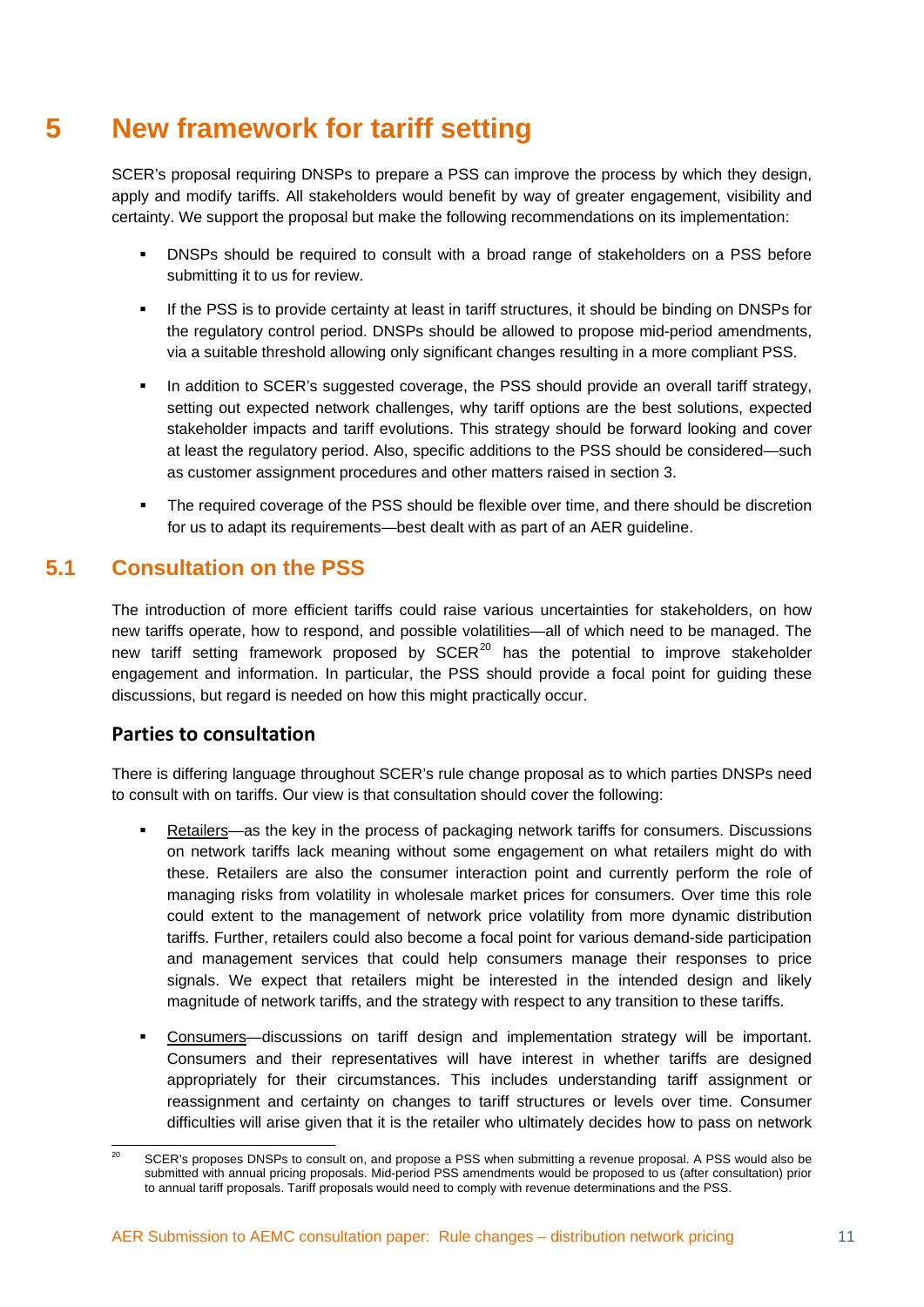tariffs. Further, as not all consumers are homogenous, this rule change will need to consider how DNSPs might practically engage with consumers.

 Other parties—these could include organisations providing demand-side management services to the market, such as demand aggregation or direct load control, which might either be alternatives to, or interact with, tariff based options.

#### **Timing of consultation**

We are keen to explore stakeholder views on how to streamline consultation, given the potential for consultative burden and practical limits on interaction points in the tariff setting process. We consider that a key aspect of the PSS' operation is placing the consultative onus on DNSPs. This recognises that stakeholder interactions in tariff setting should be a more central part of business practices. Such interactions are now, following recent network regulation rule changes, expected of DNSPs in preparing revenue proposals before submission to  $us<sup>21</sup>$  $us<sup>21</sup>$  $us<sup>21</sup>$  and in interacting with others via their Demand-Side Engagement Strategies and stakeholder registers.<sup>[22](#page-14-2)</sup> As such, we consider that:

- DNSPs should be required to consult in developing an initial PSS prior to submission to us at the revenue proposal stage. Proposals to amend the PSS mid-period should also be made only after consultation. This better embeds consultation in DNSP business practices and provides us greater assurance of appropriate testing of tariff strategies.
- In reviewing an initial PSS in the revenue determination process, we would assess (in some way) whether and how DNSPs consulted and resolved concerns. This exercise will not be trivial, given the potential scope of the customer impacts principle that the PSS needs to address. During the revenue assessments we would likely seek further stakeholder input. We envisage this as a means of addressing matters unresolved during the PSS consultation.
- Requiring consultation prior to submitting a PSS to us, and requiring its submission with the revenue proposal, means that consultation will not add to the existing timing concerns around the conclusion of tariff reviews (discussed in Section 6).
- An issue needing consideration is how to provide consultation/visibility on tariff levels. Engagement on tariff structure might not substitute for knowing the likely trajectory and magnitude of tariff levels. This should not be undertaken during the annual pricing approval process. Rather, DNSPs should consult on pricing structure and levels prior to submitting proposals. An approach might be for DNSPs to use their revenue proposal figures in setting price trend levels in the initial PSS, to be later replaced with our draft revenue decision, and published together with revised proposals.

### <span id="page-14-0"></span>**5.2 Scope of PSS**

The SCER proposes that the PSS' scope be set out in the NER. It suggested specific matters to be addressed, including: listing of tariff classes and structures, elements of charging parameters, expected price trends and explanations of how the PSS addresses the pricing principles. We consider that the scope of the PSS should be adaptable over time as circumstances change. This is best achieved by allowing AER discretion to determine PSS requirements by way of a guideline. While supporting the specific information SCER proposes to require in a PSS we consider that the PSS

<span id="page-14-1"></span> $21$ 21 AEMC, *Rule Determination: National Electricity Amendments (Economic Regulation of Network Service Providers) Rule <sup>2012</sup>*, 29 November 2012, p.x. 22 AEMC, *Rule Determination: National Electricity Amendment (Distribution Network Planning and Expansion Framework)* 

<span id="page-14-2"></span>*Rule 2012*, 11 October 2012, p.ii.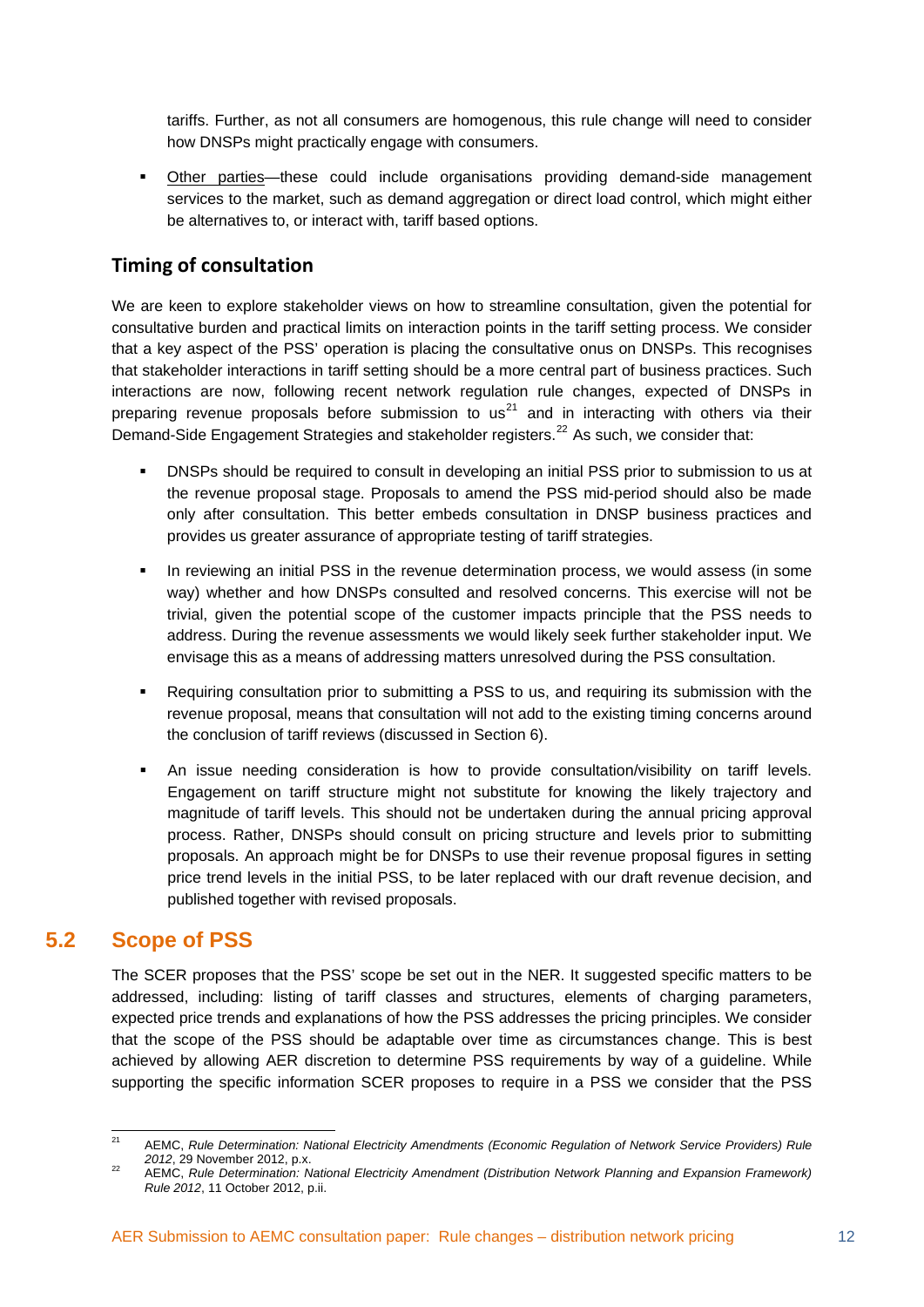should also comprehensively explain the intended tariff strategy, which should also be forward looking, covering at least the regulatory period. Matters of strategy would include the following:

- Network challenges—envisaged challenges of demand on the network. DNSPs should be able to predict these. They form the basis upon which revenue proposals are established and the basis upon which DNSPs comply with annual planning reporting requirements. $^{23}$  $^{23}$  $^{23}$
- Solutions—explanations why proposed tariff structures can overcome specific problems. This would help us assess a PSS against the pricing principles, and provide stakeholders with a clearer picture on why certain tariffs are to be introduced.
- **IMPACT 4.5 Impacts— issues DNSPs anticipate needing to manage. Particularly relevant with regard to its** consideration of the customer impacts principle.
- Evolutions—intended tariff rebalancing. For example, whether DNSPs intend to gradually recover higher revenue proportions from certain charging parameters, tariff classes, or customer types or to gradually phase out certain tariffs over the regulatory period. It should also include (non-binding) information on expected trends in actual tariff levels.

Further, more specific information not featured in SCER's proposal concern procedures for customer assignments and reassignments. These are important areas where greater stakeholder clarity is required. The NER currently provide principles for our consideration in formulating provisions for assignments and reassignments between tariff classes, as part of our distribution determinations.<sup>[24](#page-15-2)</sup> They should be included in a PSS, with a guideline elaborating on necessary information.

### <span id="page-15-0"></span>**5.3 PSS & tariff proposal assessments**

To provide some certainty on the tariff structures DNSPs intend to offer over a regulatory control period, it is important that structures do not differ to those set out in a PSS. We consider SCER's proposal for the PSS to be binding on the DNSP of key importance. Binding DNSPs in this way would mean that in preparing initial tariff proposals (after our revenue determinations) and annual tariff proposals, they would need to offer tariffs complying structurally to those in the PSS.

DNSPs should be able to predict the nature of tariffs they intend to implement for a regulatory period, with respect to network challenges they foresee. However, we recognise that exceptional circumstances could arise, like significant unexpected demand changes. It is appropriate that DNSPs can propose amendments to structures set out in their PSS to cover these contingencies, providing there is a threshold. On this matter, we believe the drafting of SCER's rule change needs examining, given some sections suggest a PSS would be approved if it is consistent with the pricing principles, and in other sections, that PSS amendments only be approved if they better reflect these principles. In our view, proposals need to demonstrate why amendments would result in a more compliant PSS.

SCER also proposes that if we reject a proposed PSS, the PSS in force for a regulatory period should be that which was in force in the last year of the earlier period. This could be unworkable where:

- We refuse to approve an inaugural PSS—there would be no PSS in place as a default.
- An existing approved PSS becomes no longer adequate. This could relate to changes in demand, network use, or emergence of new technologies, which might suggest that existing tariff options are not addressing these matters in a cost reflective way.

<span id="page-15-1"></span><sup>23</sup> DNSPs must carry out an annual planning review covering a minimum forward period of 5 years, and report on anticipated network challenges such as system limitations, capacity forecasting etc. AEMC, *Rule Determination: National Electricity Amendment (Distribution Network Planning and Expansion Framework) Rule 2012*, 11 October 2012, p.ii. 24 Clause 6.18.4(a) of the current NER.

<span id="page-15-2"></span>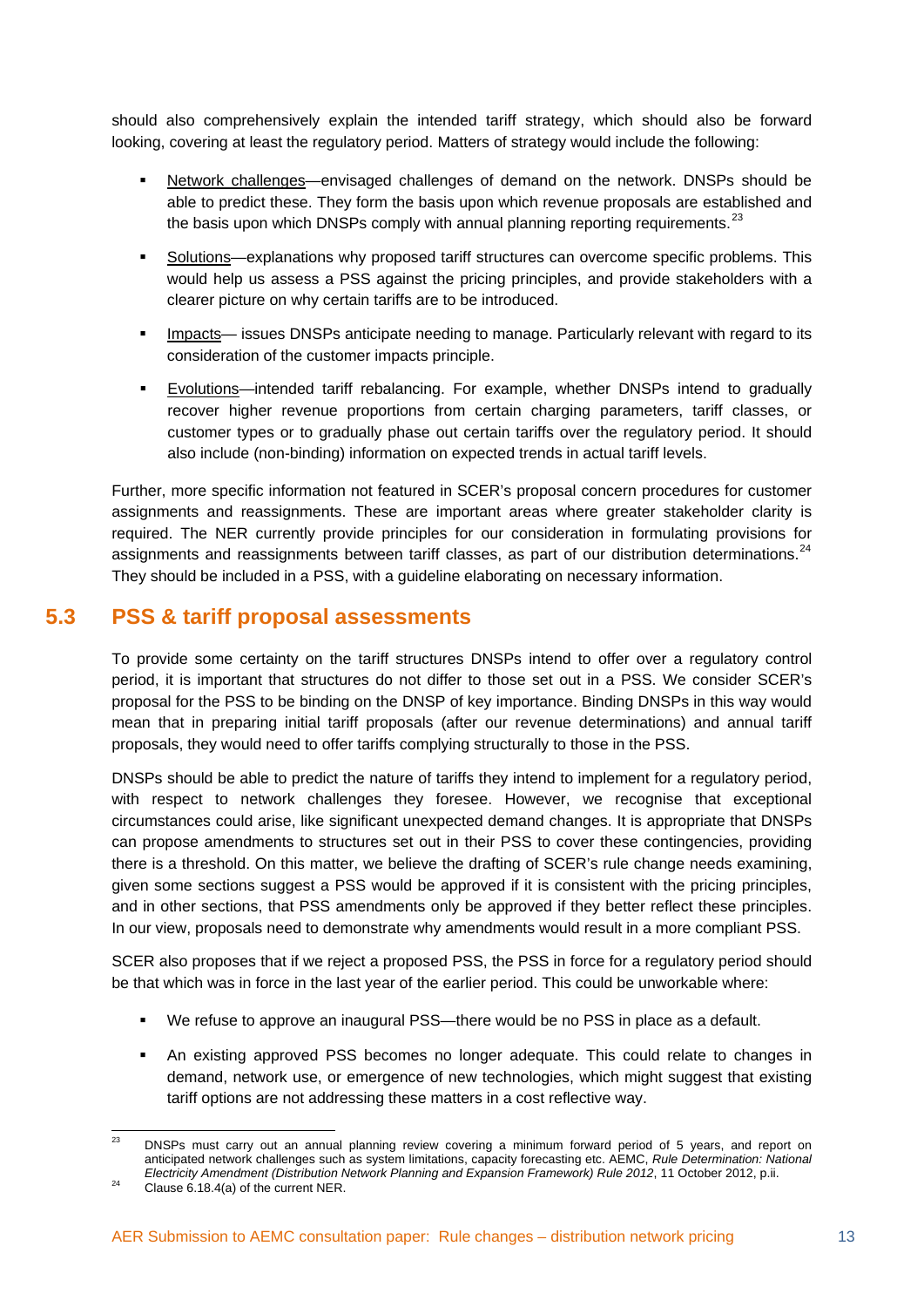We recommend that the NER be amended to allow us the discretion to set a compliant PSS, noting:

- A similar arrangement is already reflected in the current NER, allowing us to make necessary amendments to a pricing proposal or a Negotiating Framework, to rectify any deficiencies.<sup>[25](#page-16-0)</sup>
- For the initial PSS, we would have time to set out amendments necessary for a proposed PSS to be NER compliant. There might not be an ideal solution to a situation (possibly rare) where we find during the regulatory period that the PSS is no longer appropriate.

<span id="page-16-0"></span> $\overline{25}$ 25 Clauses 6.18.8(c) and 6.12.3(h)(2) of the current NER, respectively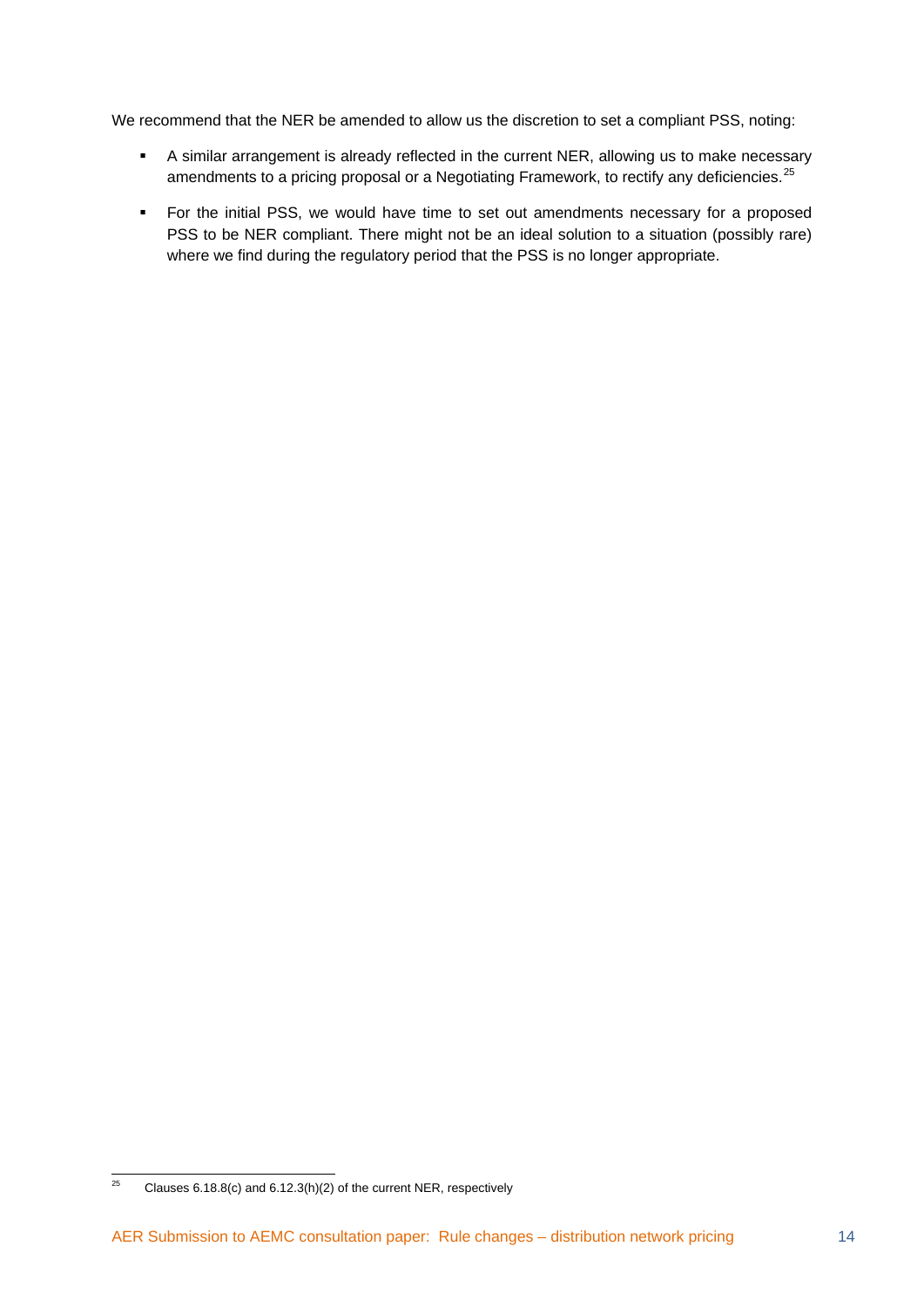# <span id="page-17-0"></span>**6 Timing of price reviews**

The current timeframes of when network prices take effect each year often create difficulties for stakeholders, including retailers, consumers and jurisdictional regulators (where price regulation exists). Many groups have sought earlier notification of changes in the level (quantum) of network tariffs to facilitate their own processes. These include the setting of retail offers, financial year budgeting, or setting regulated retail prices. IPART's rule change proposal sought to address this concern by bringing forward the timing of when Transmission Network Service Providers (TNSPs) and DNSPs need to submit pricing proposals, and for there to be a fixed timeframe for our annual price reviews.

Our submission to the AEMC's earlier consultation paper (IPART's proposal), supported bringing forward the timing of network price proposals, subject to resolution of various data input issues. $^{26}$  $^{26}$  $^{26}$ While IPART's proposals are now consolidated with SCER's, the AEMC is yet to advance recommendations on achieving more timely outcomes. To provide certainty and streamlined reviews, resolving the timing concern needs to ensure as practical that information submitted in pricing proposals is based on actual data, not forecasts. There are inevitable trade-offs between precision on inputs to pricing and timely tariff outcomes.

From submissions to the AEMC's earlier paper<sup>[27](#page-17-3)</sup>, it appears that concerns on the impacts on transmission pricing might be alleviated by still bringing forward timeframes but not by as much as IPART intends. This option needs careful exploration. If this can be achieved, bringing forward timing appears the only potential solution, as we do not consider that the new pricing framework with a PSS will provide for earlier resolution of tariff reviews.

### <span id="page-17-1"></span>**6.1 Timing effect of new framework**

SCER's new pricing framework would shift to the revenue determination, tariff structure reviews against the pricing principles. Further, as SCER intends, any proposed annual PSS amendments would be made, six months prior to tariffs needing to take effect. The AEMC has now queried whether this framework will actually help address the timeliness concern. We consider this won't of itself address the concern, but will ensure that tariff reviews do not become longer. This is given that SCER's proposal would require more detailed reviews of compliance against pricing principles (LRMC, customer impacts etc.), the PSS and demonstration of effective consultative processes.

Reviewing tariff structures against pricing principles and other related matters (tariff class and assignment provisions) are only part of current tariff reviews. Other core aspects, not directly subject of SCER's proposal, concern quantitative assessments of the reasonableness of any data input to pricing (so called reasonable estimates) and compliance with caps set in our revenue determinations and side constraints. As set out in our earlier submission to the AEMC, circumstances often lead to our reviews being delayed, mostly due to aspects of these quantitative control and estimation matters.<sup>[28](#page-17-4)</sup> These aspects could become more significant as pricing structures become more complex. As such, should the AEMC seek to fix the timeframes for our annual reviews, this should consider including 'stop the clock' provisions. These should allow timeframe extensions, if certain circumstances arise. To date, these circumstances have related to:

<span id="page-17-2"></span> $26$ AER, *Submission to AEMC consultation paper – Rule changes: annual network pricing arrangements. Accessible on*<br>http://www.aemc.gov.au/Electricity/Rule-changes/Open/annual-network-pricing-arrangements.html.

<span id="page-17-4"></span><span id="page-17-3"></span>See Grid Australia, Submission to Annual Network Pricing Arrangements Rule 2013, 5 July 2013, p.2.<br>AER, Submission to AEMC consultation paper – Rule changes: annual network pricing arrangements, p.2. http://www.aemc.gov.au/Electricity/Rule-changes/Open/annual-network-pricing-arrangements.html.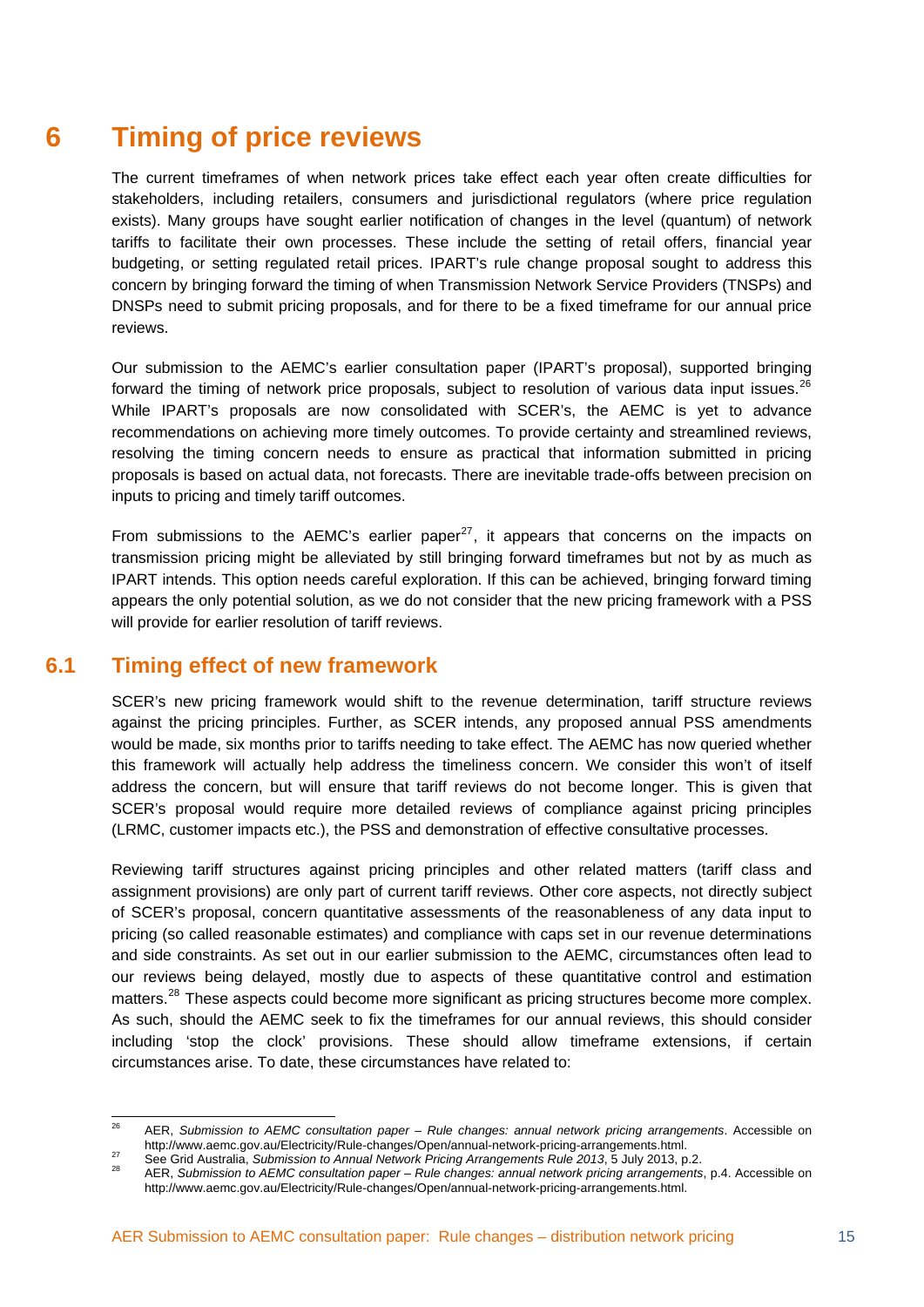- Non-compliance of pricing proposals with the NER, such as late submissions.
- Changes in circumstances following the initial pricing proposal submission, such as decisions by the Australian Competition Tribunal or jurisdictional Government directives.<sup>[29](#page-18-1)</sup>
- **Insufficiently substantiated reasonable estimates associated with the introduction of flexible** time of use tariffs in Victoria.

### <span id="page-18-0"></span>**6.2 Bringing forward price reviews**

Consistent with our earlier submission, we support attempting to bring forward the date of DNSP pricing proposals but consider that various data input issues need to be effectively addressed to the extent practicable.<sup>[30](#page-18-2)</sup> As far as possible, network businesses should use actual data, not forecasts of relevant variables, when submitting pricing proposals. Otherwise the risk of inaccurate prices being set increases. The significance of these risks need examining and evaluation against the benefits of more timely outcomes of tariff reviews—noting there will inevitably be trade-offs here. Data input issues include:

- Changing the CPI used in AER regulatory determinations from March-to-March to Decemberto-December. This is preferable to using CPI estimates in pricing, then needing reconciliation.
- The extent of revenue or cash flow risks resulting from requiring distributors to rely, in their pricing proposals, on forecasts made earlier in the year
- The impact on TNSPs of requiring prices to be finalised earlier, which may require:
	- o Relying on forecasts of intra-regional settlement residues and inter-regional TUOS charges. We note from Grid Australia's submission to the AEMC's earlier consultation paper, that this concern might be alleviated to some extent if transmission prices were brought forward by one month (that is, submitted on 15 April) rather than two (submitted on 15 March)—as proposed by IPART. $31$
	- o Bringing forward AER S-factor approvals. This might be a lesser concern than other matters here. As set out in our earlier submission we have been looking at ways of streamlining our assessments. However, our ability to conclude S-factor assessments can often be delayed for reasons similar to those for DNSP tariff reviews.

These factors could influence the stability of prices over time. Generally, for network businesses under a revenue cap, relying on forecasts further out than otherwise necessary can increase risks of over or under-recovery of revenues in a single year, leading to more year-to-year pricing volatility. For businesses under a weighted average price cap, relying on forecasts made further out than otherwise necessary places greater risk of under-recovery onto them, while customers would risk over-recovery of network business revenues.

<span id="page-18-1"></span><sup>29</sup> 29 A recent example is APA GasNet transmission tariffs in Victoria. These were to be submitted on 18 October 2013, however due to a decision of the Australian Competition Tribunal, we needed to amend revenue requirements, advise APA GasNet of same, and seek their resubmission - provided on 22 November. This added 3 weeks to the process.<br>AER, Submission to annual network pricing arrangements, July 2013, pp. 2-4.<br>Grid Australia, Submission to Annual

<span id="page-18-2"></span>

<span id="page-18-3"></span>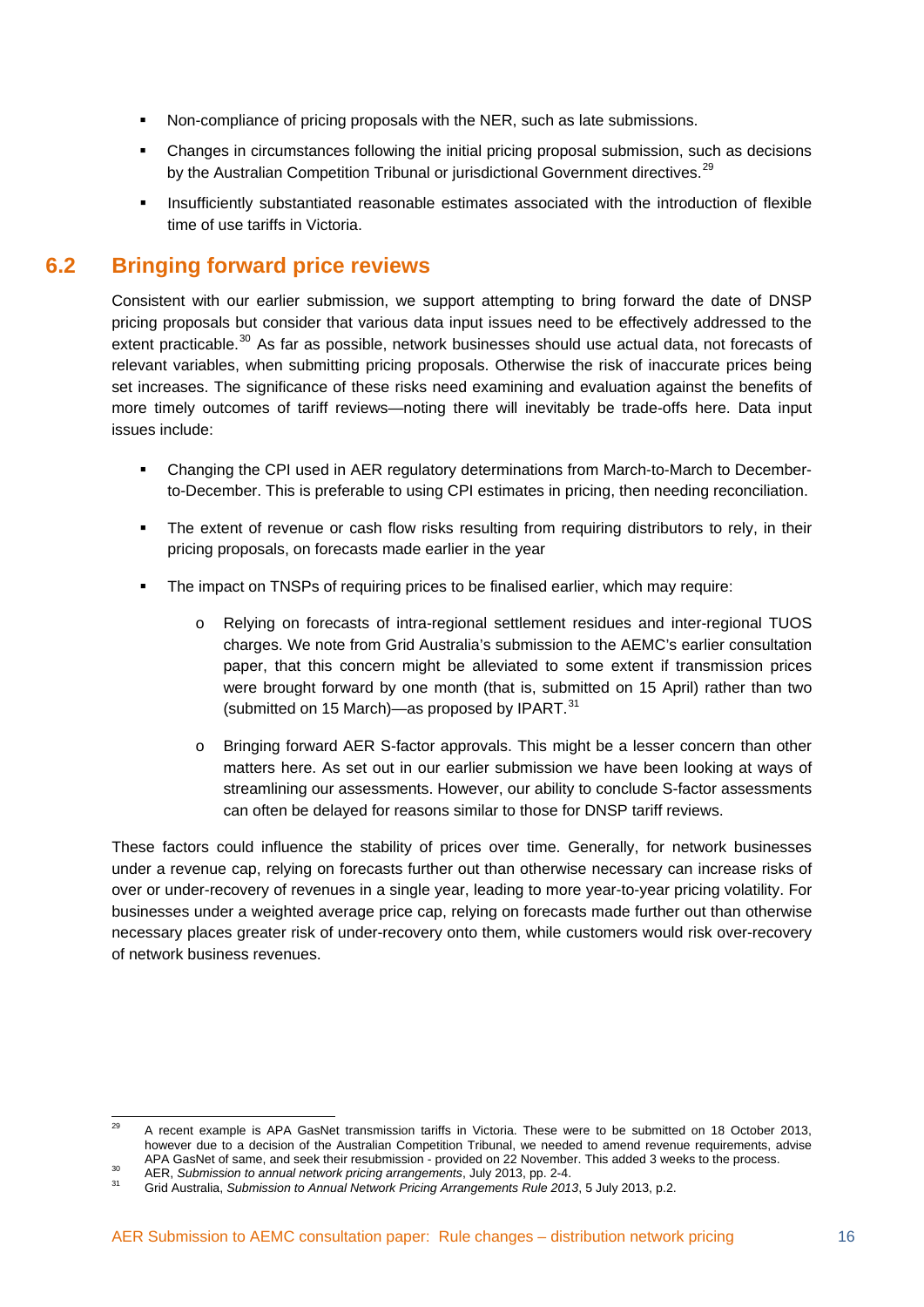# <span id="page-19-0"></span>**7 Tariff transition / volatility**

While supporting network tariffs increasingly reflecting network cost drivers, the shift from largely flat consumption volume based tariffs to more time or location varying efficient tariffs will likely have various impacts. There might be price level movements purely in shifting to new tariffs, and over time as these vary in different ways. SCER's rule change is somewhat unclear on the intention with regard to the management of these issues, and whether these are to be directly considered in this rule change. In our view, broader consideration is needed, and approaches to managing tariff transition and volatility should be conceived in terms of the NEO and applied in a nationally consistent way:

- Having regard to possible stakeholder concerns about tariff volatility is relevant to the NEO considerations of economic efficiency and long term interests of consumers.
- SCER's new pricing framework might be put to managing tariff transition and volatility. These options also need broad consideration as to whether they substitute, complement or are preferable to other options like numerical side-constraint limits. The latter would allow less flexibility for adaptation over time and depending on their design, could constrain innovation toward more efficient pricing.

### <span id="page-19-1"></span>**7.1 Framework for managing transition / volatility**

Issues of tariff volatility and transition have historically been viewed in terms of social equity and approaches to their management have applied to particular jurisdictions via the NER/NEL, which operate under the NEO's economic framework.<sup>[32](#page-19-3)</sup> These issues can be addressed more directly as consistent with the NEO and in a nationally consistent way. As we see it, tariff volatility and transition can probably be understood in various ways:

- Notice and expectations. SCER's reforms intend providing efficient signals for stakeholders to respond to. Implementing fundamentally different ways of pricing via significant changes to structure or levels without adequate information and notice might allow insufficient preparation time for stakeholder responses. This might involve more information for consumers on tariff design, expected level trajectory, and perhaps smoothing tariffs over time.
- Protecting sunk investments. A shift to fundamentally different tariff structures overnight could cause economic harm to consumers who have made investments (appliances or choice of business location) on the basis of earlier expectations of tariff structures.<sup>[33](#page-19-4)</sup> This issue might be overcome by smoothing the introduction of new tariff structures.

Implementing new tariffs in a way that neglects these above-mentioned issues might not lead to more efficient outcomes and also not be in the long term interest of consumers. We acknowledge that approaching these issues on a per customer basis will be impossible. DNSPs cannot gauge whether every stakeholder sufficiently understands the tariffs it proposes, hence the importance of the PSS.

### <span id="page-19-2"></span>**7.2 Management options**

The rule change should explore the intended role of SCER's proposed new framework with respect to managing tariff transition and volatility issues. We consider that it might be put to this role, by requiring DNSPs to do the following:

<span id="page-19-3"></span> $\overline{32}$ This point was also made by the Productivity Commission's (PC) report on network regulation frameworks. The PC cited various examples of jurisdictional governments intervening explicitly or implicitly to modify charging regimes for equity reasons, including for example, South Australian legislation setting out derogations from the Rules for the 2010 distribution determination, and requiring that fixed supply charges not increase by more than \$10 per year. PC, *Electricity* 

<span id="page-19-4"></span>*Network Regulation Frameworks*, P.C Inquiry Report Vol.2.No.62, 9 April 2013, p.444. 33 There are common examples of this, including situations where consumers who have invested in PV units have been shifted onto demand based tariffs from consumption-volume tariffs—which operate in very different ways.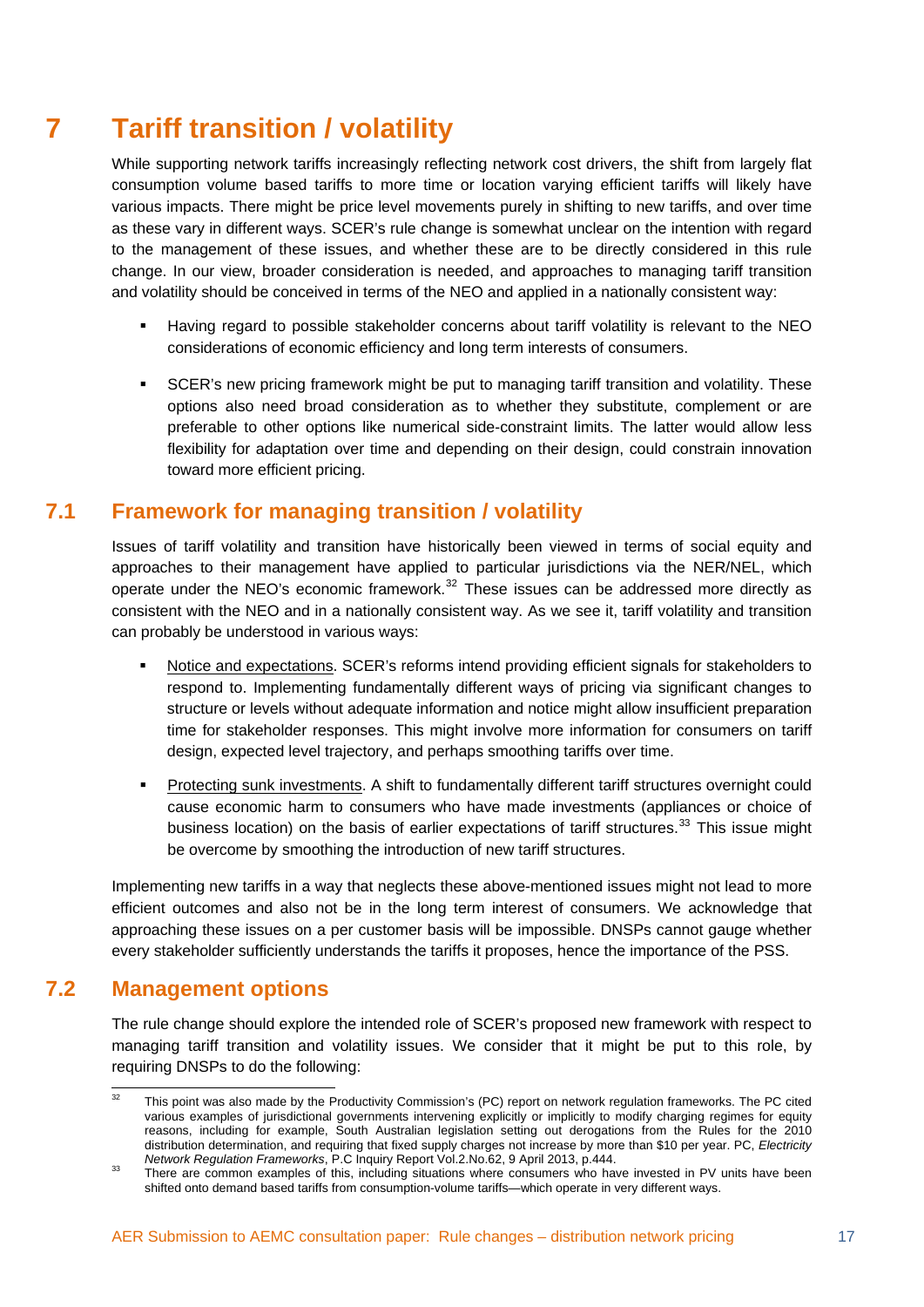- Prepare and consult on a PSS—providing clear expectations and information so retailers and consumers understand any new tariffs or strategy intended over the regulatory control period.
- Be bound to structures in the PSS for the regulatory period (unless proposed modifications are more efficient)—providing greater certainty with regard to stakeholder investments.
- Consider consumer impacts in designing tariffs—providing a means of requiring consideration of how to approach volatility, and a stakeholder dialogue framework.

This framework would place the onus of managing tariff transition and volatility upon a DNSP– stakeholder dialogue (with our oversight). In doing so, it could provide for management approaches that are more adaptable and customised to particular network circumstances. As noted earlier, efficient tariffs represent an option to address specific network challenges. Therefore, decisions on the speed by which greater cost reflectivity in tariffs is introduced would depend somewhat on the nature and timing of expected network challenges.

We recognise that approaching transition issues via the customer impacts principle, might cause tension between compliance with mandatory requirements like pricing on the basis of LRMC. One approach is where a DNSP, after consulting with stakeholders, determines a suitable transition path to implement more cost reflective tariff structures—this could be seen as an objective to achieve over the course of a regulatory period. The current wording of the pricing principles might suggest that DNSPs are to implement new tariffs immediately, which could result in concerns as set out above.

#### **Numerical limits**

Managing tariff transition and volatility issues via SCER's framework as set out above, might negate the need for other alternatives. An alternative that currently exists in the NER is applying numerical side-constraints. These limit the expected weighted average revenue to be raised from a tariff class from a particular year to another by no more than CPI-X plus 2 per cent.<sup>[34](#page-20-0)</sup> These options that 'hardwire' one set numerical approach in the NER to manage transition and volatility, would be less flexible than using SCER's DNSP/stakeholder dialogue based framework. Further, determining a numerical limit would need to allow sufficient flexibility for DNSPs to progress toward greater cost reflectivity in tariffs.

While the NER side-constraints appear designed to target price volatility, in practice they provide little constraint on individual tariff movements because they only apply to tariff classes. Individual tariff components within tariff classes can (and do) vary by large amounts year-on-year, as long as the revenue collected from that class remains within the overall constraint. We note that a large part of recent price volatility has been due to DNSPs shifting the weight of variable charges relative to fixed charges within tariffs. There are no restrictions on changes to individual tariff components.

Should the aspects of SCER's proposed PSS and engagement framework not be adequate to address tariff volatility, there may be a need to tighten the side constraint, by applying it to tariffs rather than tariff classes. The challenge would then be to still provide sufficient flexibility so as to not constrain the ability of DNSPs to innovate and introduce more cost reflective network tariffs.

Side constraints are only one option for addressing volatility, and they might interact with others. As such, they should be subject to broader review. This should consider their objective, ongoing relevance, composition and interaction with other rules. It is unfortunate that the AEMC considers that a broad review of side constraints, outside of SCER's minor proposed amendments is out of scope. With respect to these minor amendments, we accept:

<span id="page-20-0"></span> $\overline{34}$ 34 Clause 6.18.6 of the current NER.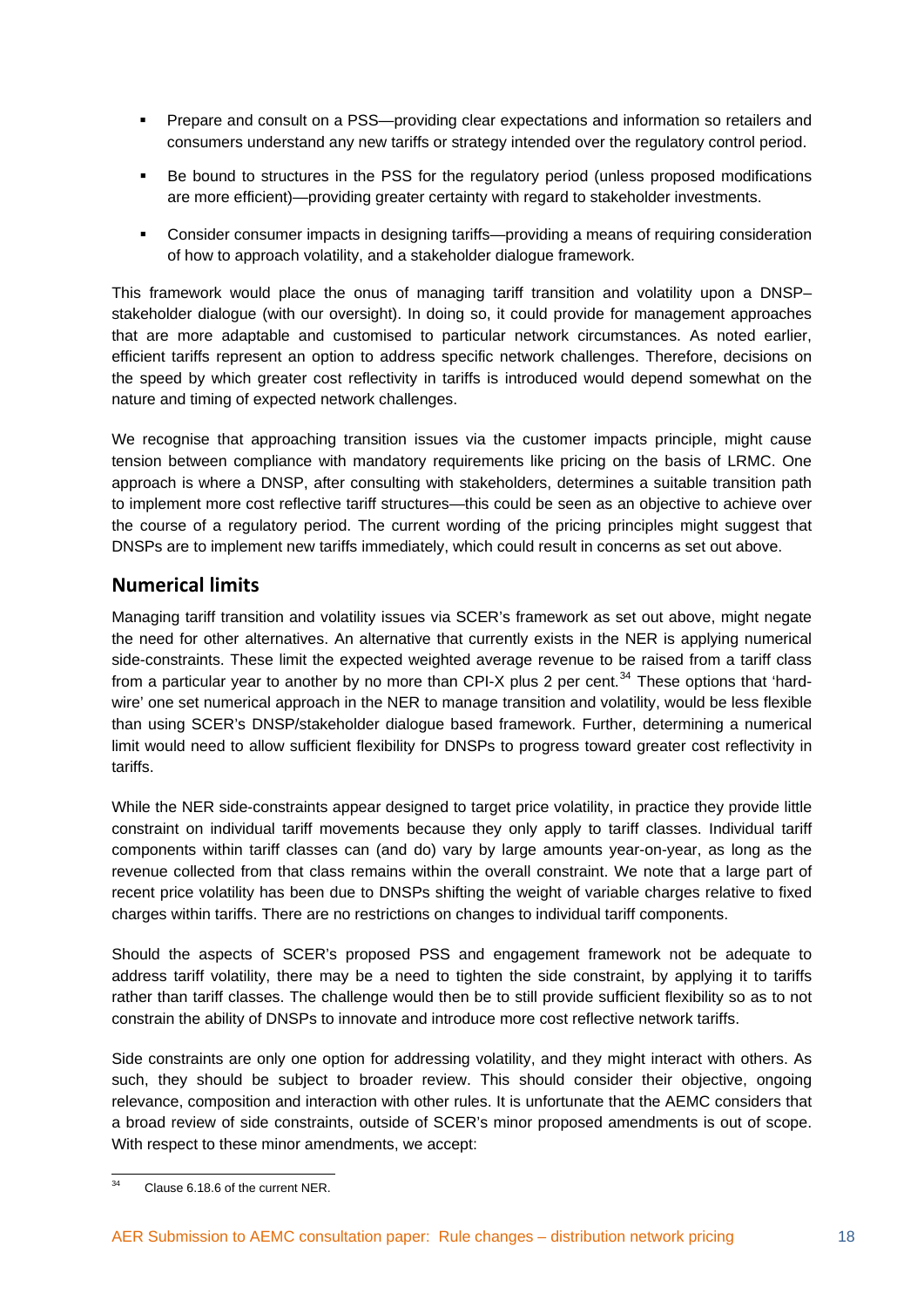- Applying them across regulatory control periods, not just within—providing continuous smoothing of impacts. However, while SCER suggests this might address the consumer expectation for tariff classes prevailing at the end of a regulatory period to form the basis of those at the beginning of the next, in practice side constraints provide little constraint on structures.
- Removing the clause suggesting that side constraints do not limit the extent to which a tariff for customers with remote interval metering may vary according to time or other circumstances of their usage. We agree this clause appears redundant and would lack clarity on whether consumers with interval meters were exempt from the side constraint.

#### **Other options**

There might be quite different alternatives to managing volatility and transition. The AEMC's Power of Choice review recommended a gradual phasing-in approach to more efficient tariffs and advanced metering. That is, by segmenting consumers, and determining opt-in / opt-out arrangements, and situations where smart meter installation would be required. SCER opted for jurisdictional governments determining how to implement any such reforms in their areas. Not knowing how jurisdictions might respond to these matters could make it difficult for DNSPs to anticipate what might be expected. It also makes it difficult for us to comment on required NER reforms to manage volatility and transition.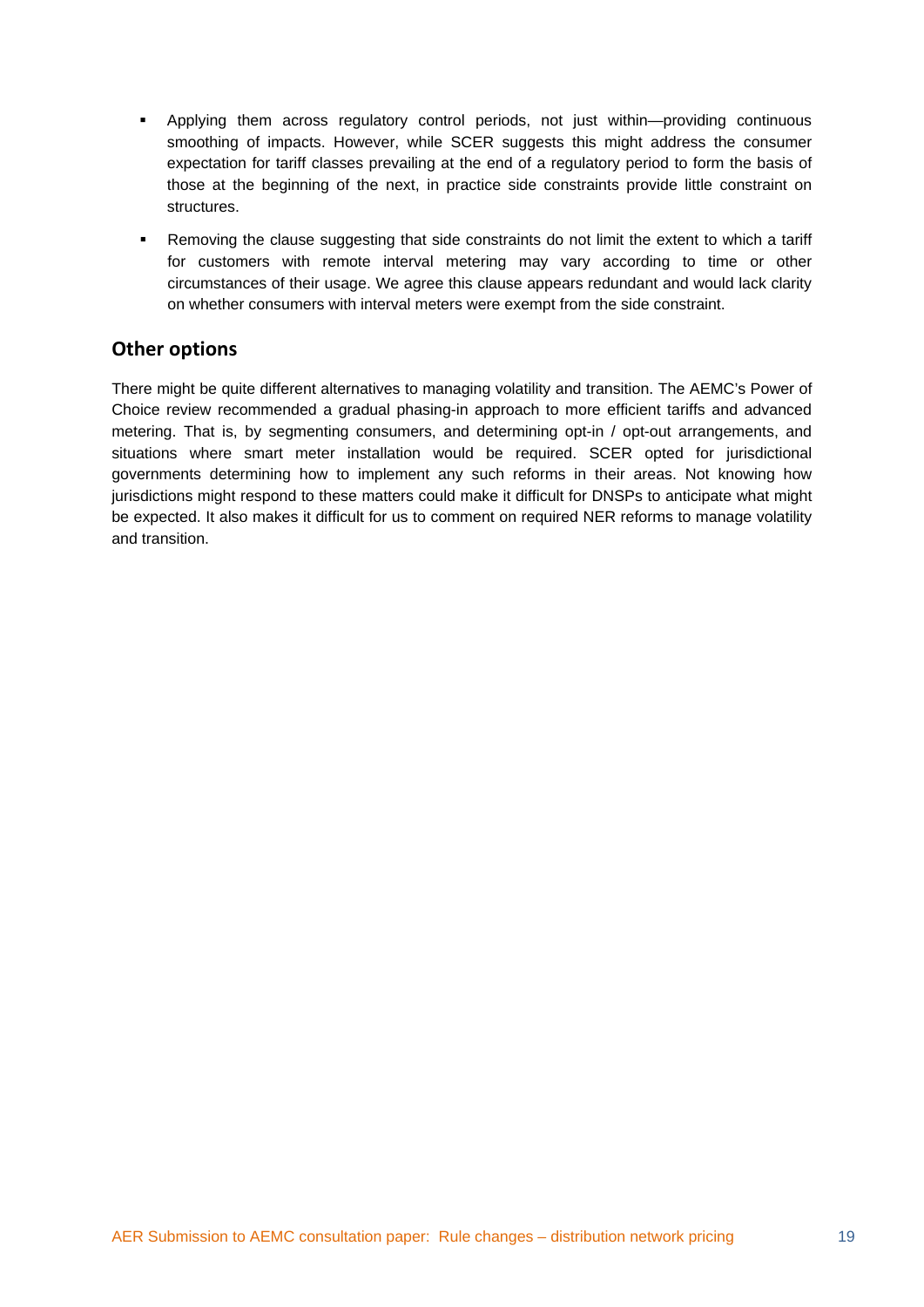# <span id="page-22-0"></span>**8 AER guidelines**

SCER proposes to require us to publish a guideline on stakeholder consultation, and leaves to our discretion whether to publish a guideline dealing with the economic aspects of pricing. We will need to observe how various components of this rule change such as the exact wording of the pricing principles progress before definitively identifying the scope of any AER guidelines. In doing so, we are keen to avoid excessive burden or prescription where this is unjustified. This submission identifies areas where there might be need for further explanation as to the interpretations of rules or procedural or justification expectations. These cover issues of an economic, procedural or consultative nature, including:

- **Interpretations:** 
	- o any reference to LRMC, and how it might be viewed in light of an overall objective for tariffs to reflect underlying drivers of network costs which vary by time and location.
	- o the scope of matters to consider with respect to customer impacts.
	- o the various matters that DNSPs are to consider in defining tariff classes and in assigning and reassigning customers.
	- o the approach to be used to recover costs residual to LRMC.
- Expectations :
	- $\circ$  on justifications that should be made to show how DNSPs have approached the pricing principles, including the need to explain matters concerning LRMC qualitatively and quantitatively.
	- o on how DNSP's are to indicate how they have consulted with stakeholders and dealt with any issues raised therein, as part of the development of their PSS.
	- o Role and scope of PSS and how this may need to evolve/change over time

With respect to consultation we are unclear on the need to set out expectations that are more specific or customised for pricing than the broad principles based approach used in our current Consumer Engagement Guideline (CEG) for NSPs.<sup>[35](#page-22-1)</sup> We note though that this guideline implemented under our Better Regulation program only targets consumers, and other parties like retailers will also have a core interest in distribution pricing. If there is need for more extensive guidance here, this could be achieved by way of a revision to the CEG rather than a separate pricing consultation guideline.

<span id="page-22-1"></span> $\overline{35}$ 35 AER, *Better Regulation – Consumer Engagement Guideline for Network Service Providers,* November 2013. Accessible on [http://www.aer.gov.au.](http://www.aer.gov.au/)